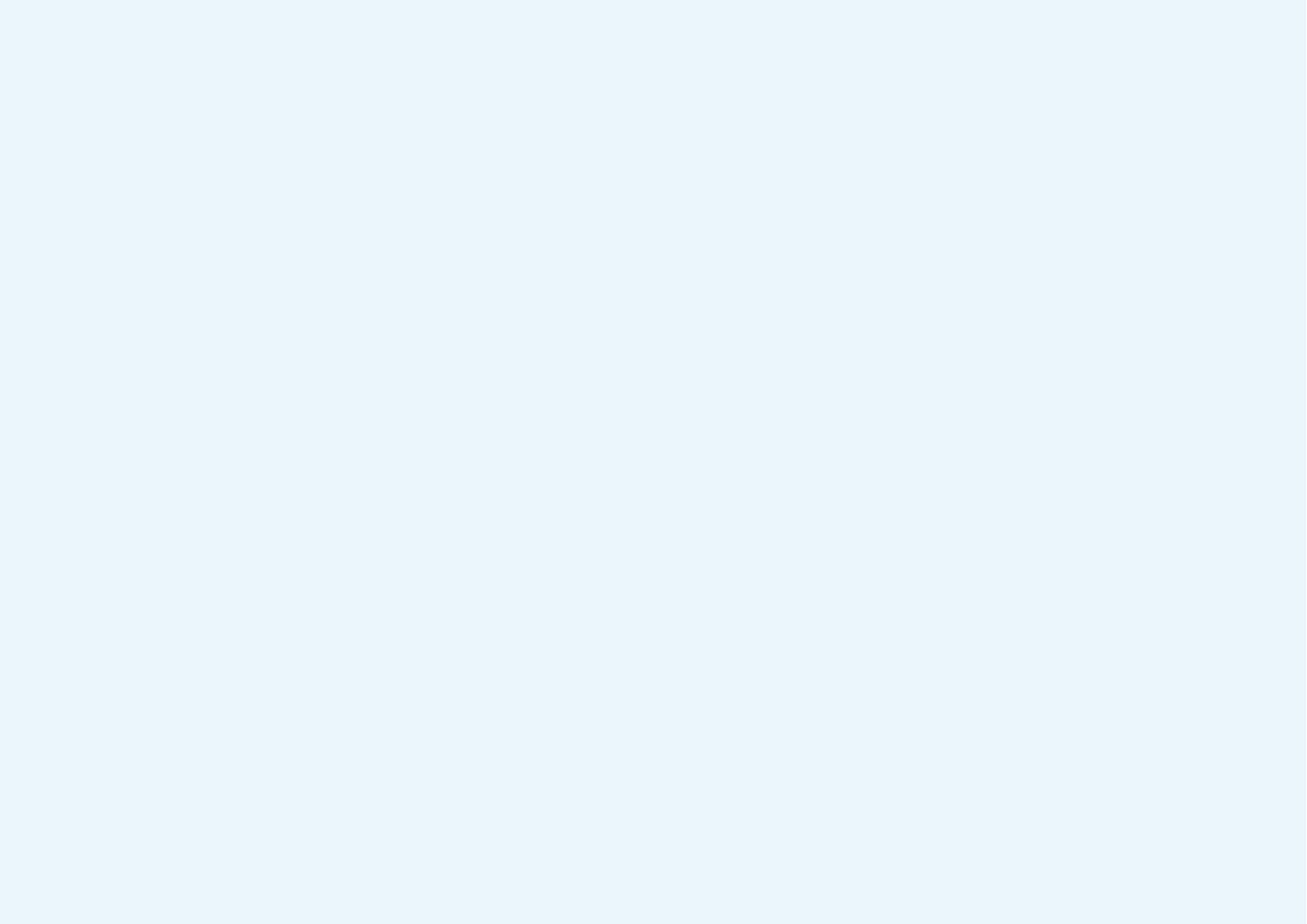

01

The Health and Personal Social Services (Quality, Improvement and Regulation) (Northern Ireland) Order 2003, requires the Regulation and Quality Improvement Authority (RQIA) to conduct reviews of, and make reports on, arrangements by statutory bodies for the purposes of monitoring and improving the quality of the health and social care services for which they have responsibility.

This is RQIA's third programme of thematic reviews, which covers the three year period from 2015 to 2018. The programme incorporates issues identified through consultation with service users, the public and other key stakeholders. Planned reviews include both reviews initiated by RQIA and those commissioned by the Department for Health, Social Services and Public Safety (DHSSPS).

In planning and reporting on our reviews, we will focus on three specific and important questions:

- Is care safe?
- Is care effective?
- Is care compassionate?

Our planned programme builds on the work carried out in our previous reviews, and covers a wide range of both hospital and community based services. The reports of our reviews are submitted to the Minister for Health, Social Services and Public Safety. Review reports are open documents, accessible to the public and available on the RQIA website, [www.rqia.org.uk](http://www.rqia.org.uk).

We wish to thank everyone who took part in the consultation to inform the development of this review programme. Many ideas for possible reviews were proposed, with a range of key themes and areas emerging.

The programme has been designed to consider these areas, and to allow us to respond to new issues which emerge during the three years of the programme.



Dr Alan Lennon OBE Chairman



Kem Howston

Glenn Houston Chief Executive

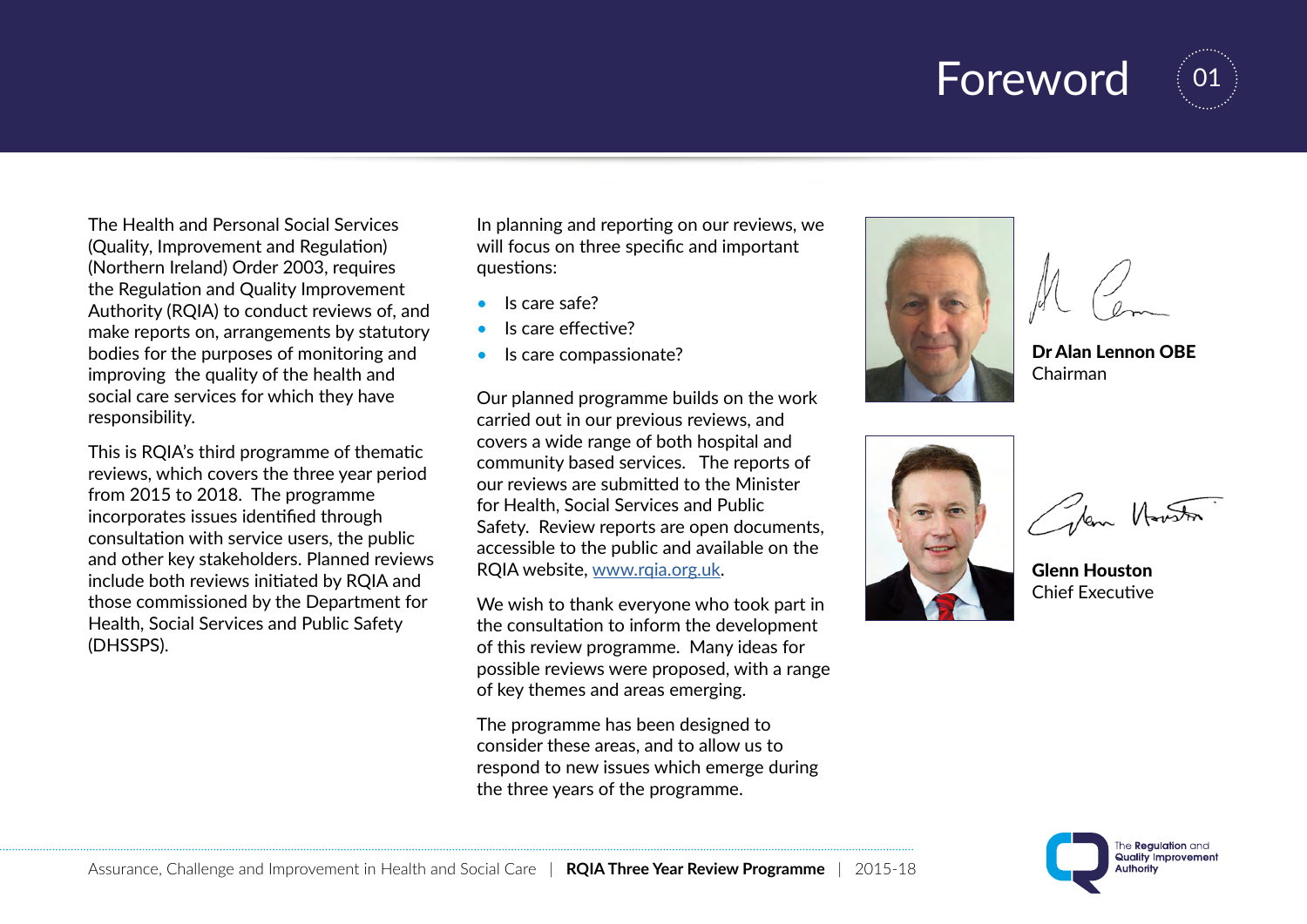

| 2.3 Responsibilities for People with Mental III Health or a Learning Disability  08 |  |
|-------------------------------------------------------------------------------------|--|
|                                                                                     |  |
|                                                                                     |  |
|                                                                                     |  |
|                                                                                     |  |
|                                                                                     |  |
|                                                                                     |  |
|                                                                                     |  |
|                                                                                     |  |
|                                                                                     |  |
|                                                                                     |  |





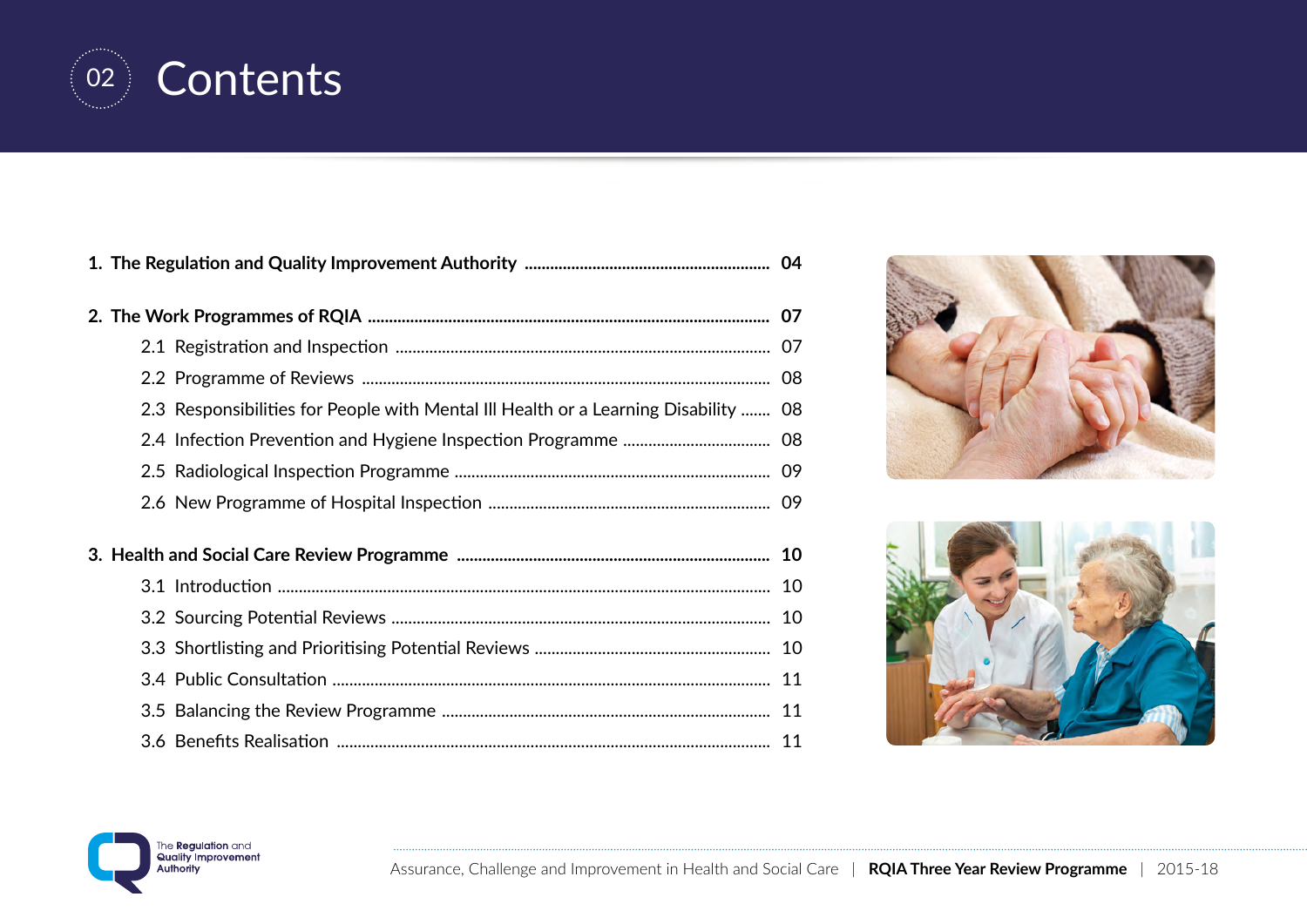





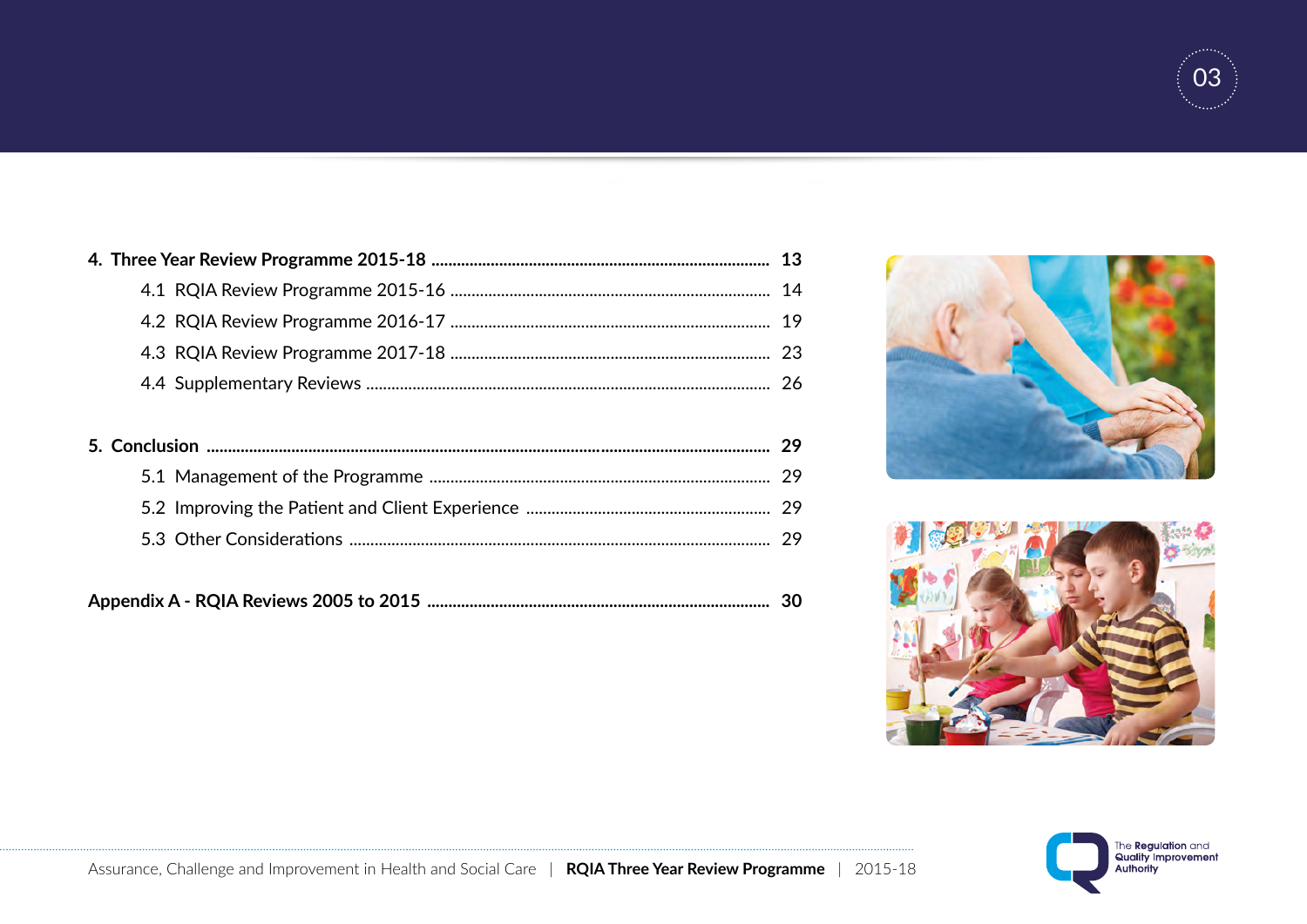### 04 1. The Regulation and Quality Improvement Authority

RQIA is the independent body that regulates and inspects the quality and availability of Northern Ireland's health and social care services. RQIA was established in 2005 under The Health and Personal Social Services (Quality, Improvement and Regulation) (Northern Ireland) Order 2003, to drive improvements for everyone using health and social care services.

#### **RQIA has three main areas of work:**

- We register and inspect a wide range of independent and statutory health and social care services.
- We work to assure the quality of services provided by the Health and Social Care (HSC) Board, HSC trusts and agencies through our programme of reviews.
- We undertake a range of responsibilities for people with mental ill health and those with a learning disability.

By focusing on the delivery of a robust quality and regulatory framework, RQIA provides: independent assurance about the quality of care; challenges poor practice; promotes improvement; safeguards the rights of service users; and informs the public through the publication of our reports.

RQIA's Corporate Strategy 2015-18 identifies the key issues and challenges facing the organisation. This provides the context for the representation of RQIA's key stakeholder outcomes, through its core activities, in a strategy map (Figure 1). Our key stakeholder outcomes are:

- **Is care safe?** Avoiding and preventing harm to patients and clients from the care, treatment and support that is intended to help them.
- **Is care effective?**  The right care, at the right time, in the right place, with the best outcome.
- **Is care compassionate?**  Patients and clients are treated with dignity and respect and should be fully involved in decisions affecting their treatment, care and support.

Achievement of these key stakeholder outcomes, through our core activities and strategic priorities, drives the delivery of RQIA's Corporate Strategy 2015-18.

The Three Year Review Programme 2015-18 is designed to contribute to the achievement of the RQIA strategic themes set out in Figure 2.

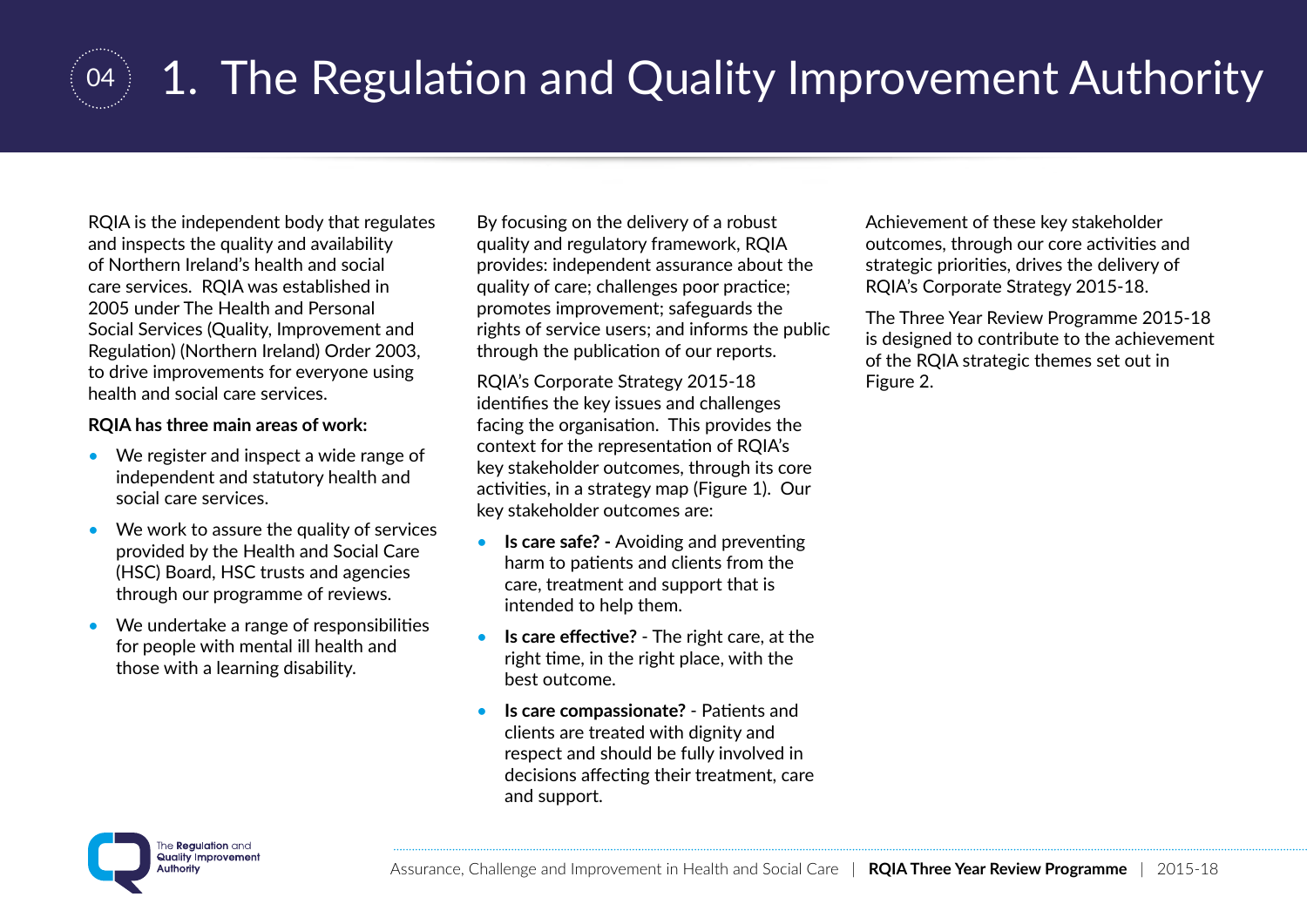### **Figure 1:** RQIA Strategy Map 2015-18





05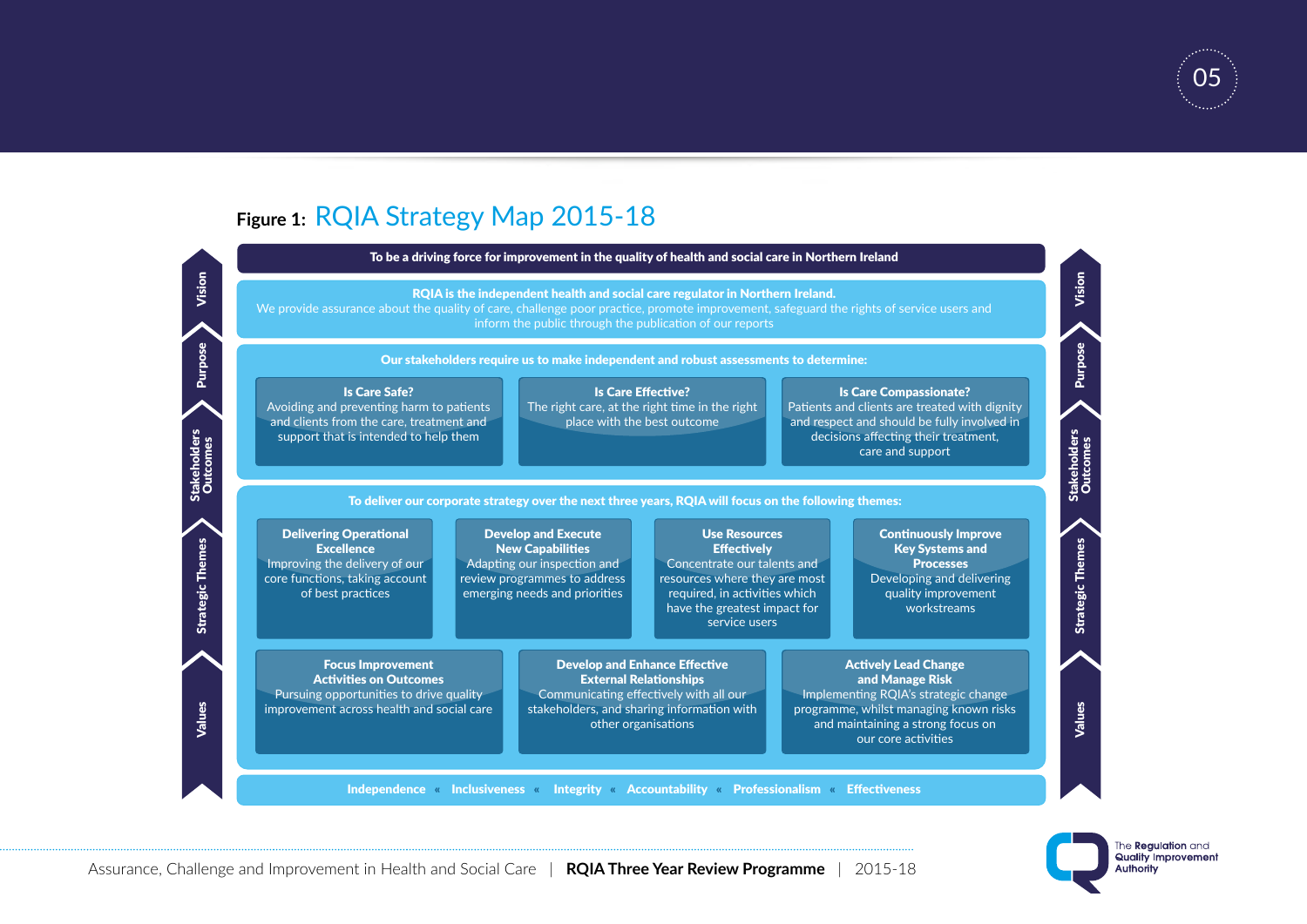

### **Figure 2:** Strategic Themes 2015-18

To deliver our corporate strategy over the next three years RQIA will focus on seven themes:



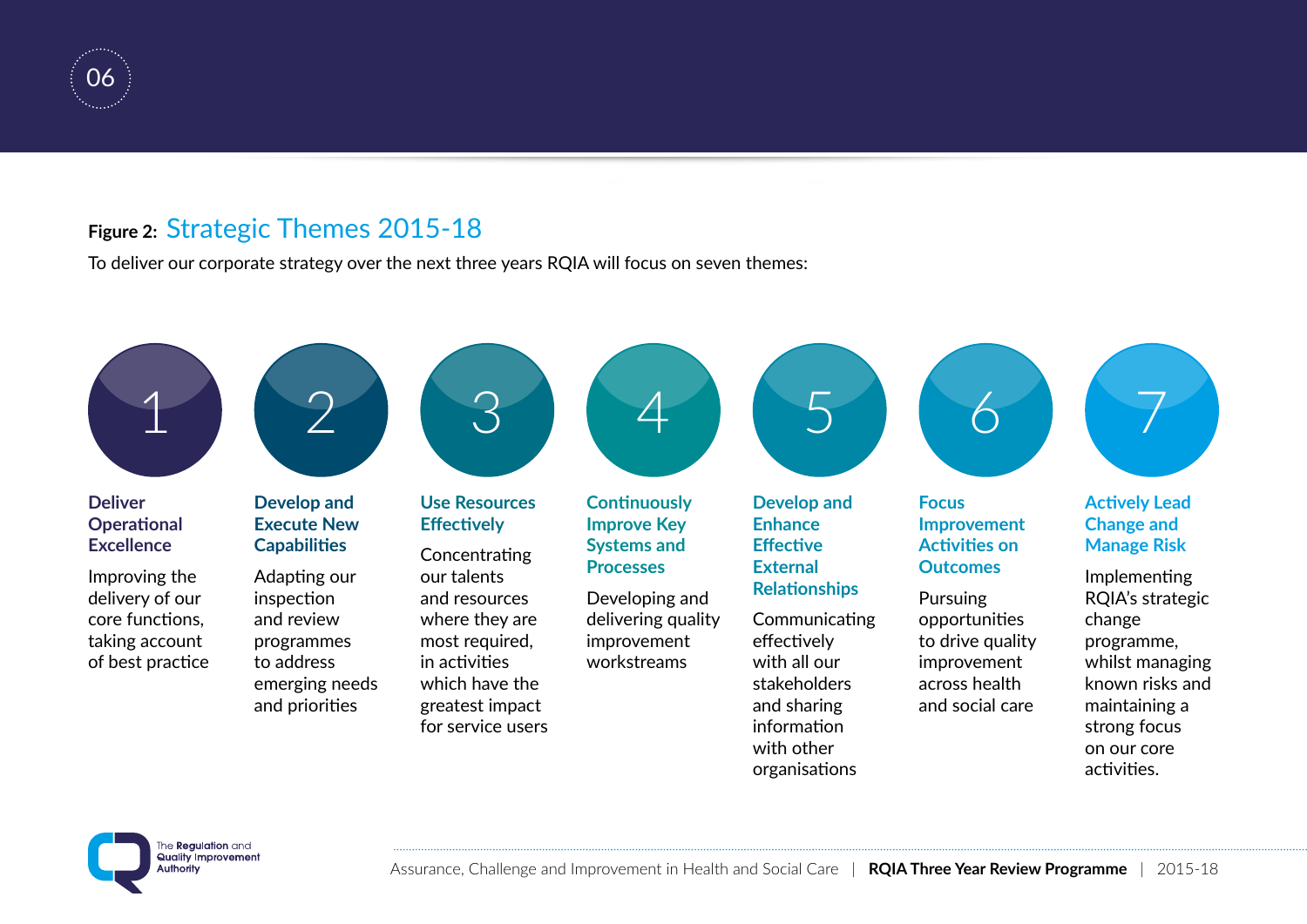# 2. The Work Programmes of RQIA



RQIA carries out a number of programmes of work including:

- Registration and inspection of independent and statutory health and social care services.
- A programme of reviews to assure the quality of services provided by the HSC Board, HSC trusts and agencies.
- Wide ranging responsibilities for people with mental ill health and those with a learning disability.
- An infection prevention and hygiene inspection programme.
- A programme of radiological inspections in relation to Ionising Radiation (Medical Exposure) Regulations.

#### 2.1 Registration and Inspection

RQIA registers and inspects independent and statutory health and social care services. These include: nursing homes; residential care homes; children's homes; day care settings; independent health care services; adult placement agencies; domiciliary care agencies; nursing agencies; residential family centres; and voluntary adoption agencies. RQIA also inspects school boarding departments.

RQIA inspects nursing, residential care and children's homes at least twice a year, while other services are inspected at least once a year. During our announced and unannounced inspections we assess the quality of the services provided against service specific regulations and minimum care standards.

Through our inspections, we aim to ensure the safety, comfort and dignity of those using these services. Following an inspection, we ask the service provider to make any changes we consider necessary through a quality improvement plan, and we publish reports of our findings on our website, [www.rqia.org.uk](http://www.rqia.org.uk). Where necessary, RQIA may take enforcement action to drive improvements. This includes issuing notices of failure to comply with regulations; placing conditions of registration; imposing fines; or closing a service.

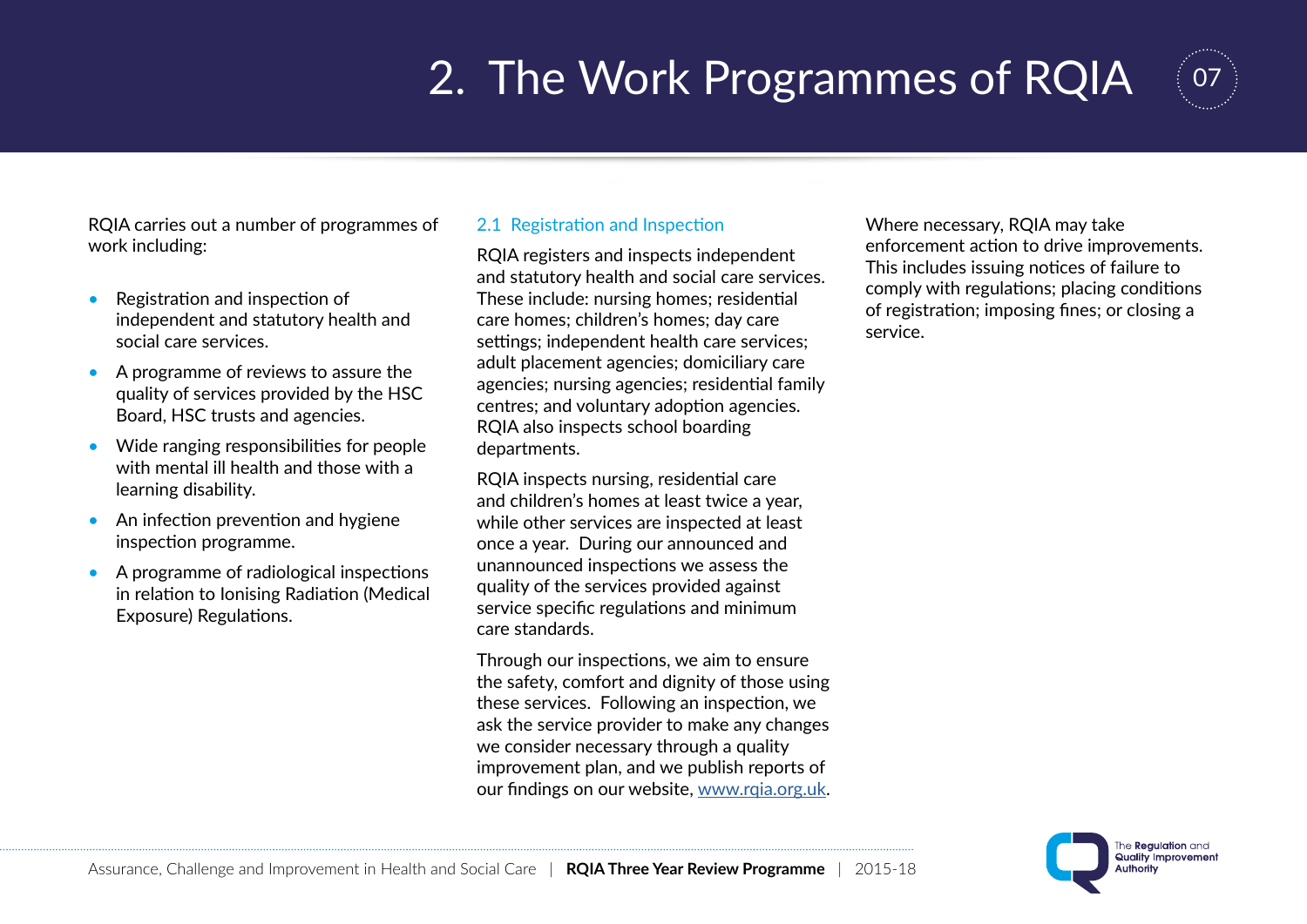

#### 2.2 Programme of Reviews

RQIA reviews statutory services across health and social care. Our review programme takes into consideration relevant standards and guidelines, the views of the public, health care experts and current research.

During our reviews we examine the service provided, highlight areas of good practice and make recommendations for improvements to the service provider. We report our findings and share any lessons learned across the wider health and social care sector.

In addition, when required, we carry out reviews and investigations in response to specific issues of concern or failures in service provision.

#### 2.3 Responsibilities for People with Mental Ill Health or a Learning Disability

Under The Mental Health (Northern Ireland) Order 1986, RQIA has a specific responsibility to assess health and social care services provided to people with mental ill health or a learning disability. Our responsibilities include: promoting good practice; preventing ill treatment; remedying any deficiency in care or treatment; terminating improper detention in hospital or guardianship; and preventing or redressing loss or damage to a patient's property.

We talk directly to patients and ask them about their experiences. This informs a wider programme of announced and unannounced inspections of these services. Using a human rights approach to inspection, we examine the quality of services and make recommendations for improvement.

RQIA is also responsible for the oversight of health and social care in prisons, children's secure accommodation and mental health and learning disability facilities. Given this role, RQIA has been designated as a national preventive mechanism by the

United Kingdom government to ensure the protection of the rights of those in places of detention.

During the period 2015-18, it is anticipated that new mental capacity legislation will replace the Mental Health (Northern Ireland) Order 1986, and may impact on how we carry out our functions.

#### 2.4 Infection Prevention and Hygiene Inspection Programme

RQIA undertakes announced and unannounced infection prevention and hygiene inspections at a range of health and social care facilities, including hospital wards and clinical areas.

A rolling programme of announced and unannounced hygiene inspections in acute and non-acute hospitals has been developed to assess compliance with the DHSSPS Regional Healthcare Hygiene and Cleanliness Standards. In 2013, these standards were extended to include augmented care settings, such as neonatal and adult intensive care.

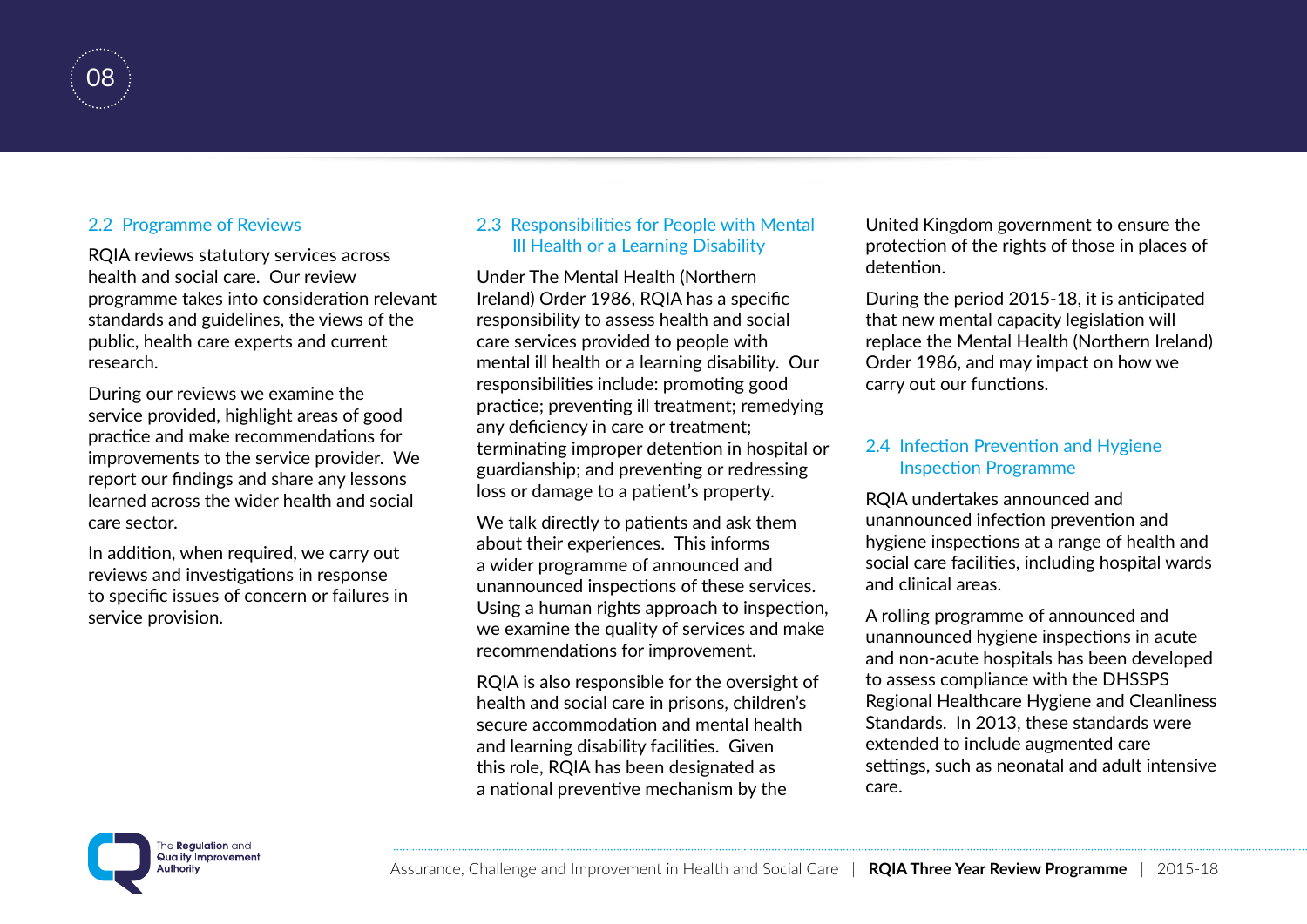### The Work Programmes of RQIA



The unannounced inspections focus on cleanliness; infection prevention and control; clinical practice; the fabric of the environment; and facilities. The announced inspection process examines the governance arrangements and systems in place to ensure hygiene and infection prevention and control policies and procedures are working in practice. Inspections in neonatal and augmented care cover both these areas.

The inspection programme covers both acute hospital settings, and other areas/ services including: prisons; independent hospitals; primary care settings; and the Northern Ireland Ambulance Service HSC Trust. Other services may be inspected as required, including: regulated services; community hospitals; and mental health and learning disability facilities. Inspections may be targeted to areas of public concern, or themed to focus on a particular type of hospital, area or process.

#### 2.5 Radiological Inspection Programme

RQIA is responsible for monitoring, inspecting and enforcing the Ionising Radiation (Medical Exposure) Regulations (Northern Ireland) 2000 to protect service users against the dangers of ionising radiation in medical settings.

Our inspectors examine and report on arrangements in diagnostic radiology, nuclear medicine and radiotherapy departments in hospitals, dental practices and chiropractic services.

#### 2.6 New Programme of Hospital Inspection

In April 2014, the Minister for Health, Social Services and Public Safety announced that RQIA would commence a new programme of hospital inspection. This activity is due to start in April 2015.





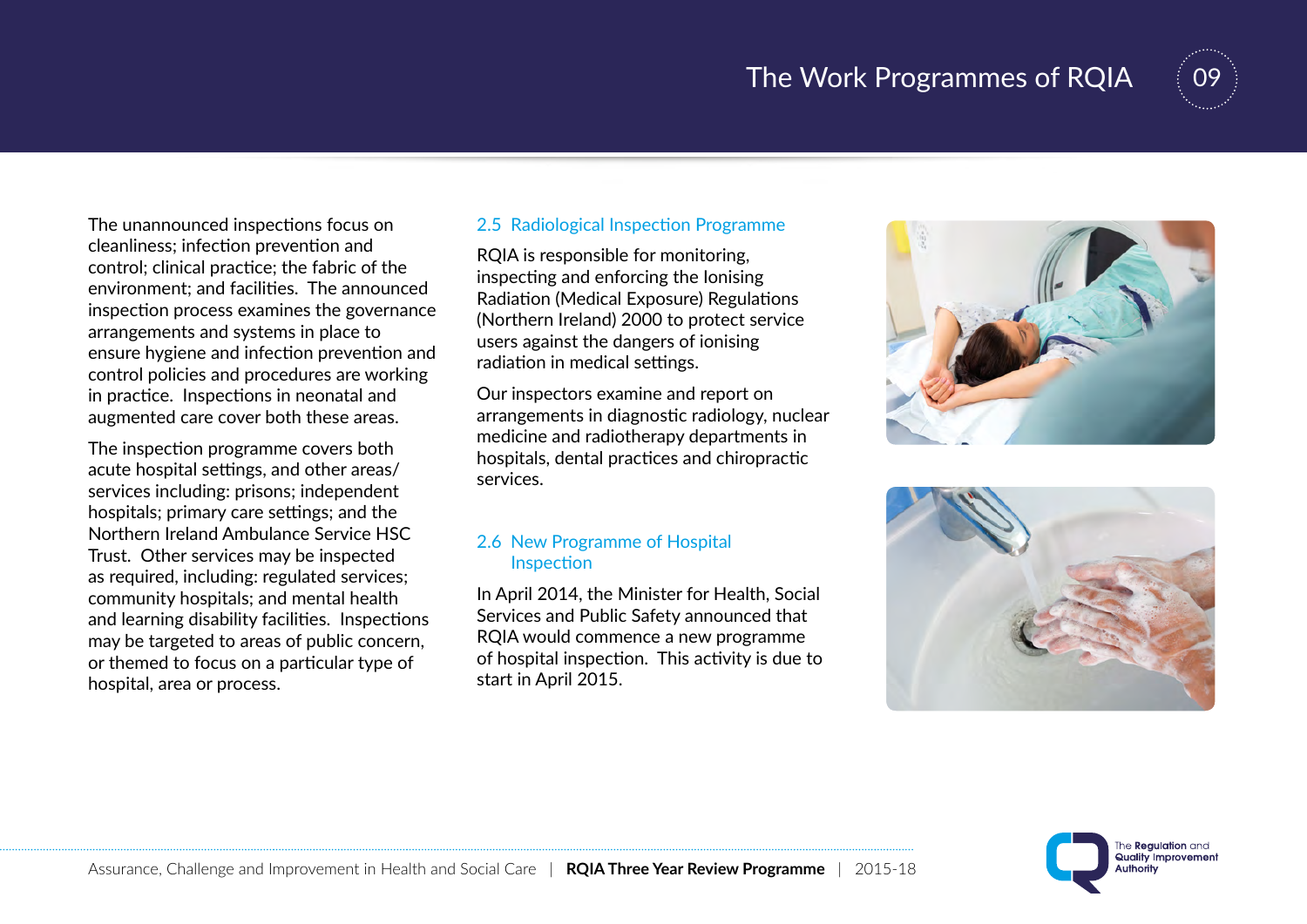

# <sup>10</sup> 3. Health and Social Care Review Programme

#### 3.1 Introduction

RQIA reviews a wide range of services across health and social care. Our review programme takes into consideration relevant standards, guidelines, current research and the views of health care experts, and the public.

During our reviews we examine the service provided using a range of approaches including self-assessment, validation visits by panels of independent experts, involvement of lay people and service user feedback. We highlight areas of good practice and make recommendations for improvement. We report our findings to the Minister for Health, Social Services and Public Safety and to the relevant HSC organisations, and lessons learned are shared across the wider health and social care sector. Reports from each review are publicly available on the RQIA website, [www.rqia.org.uk](http://www.rqia.org.uk).

Appendix A provides a list of the reviews carried out by RQIA since 2005.

The review programme is developed using a tested methodology, which ensures that

reviews are comprehensively sourced, prioritised and appropriately balanced, across health and social care services.

#### 3.2 Sourcing Potential Reviews

RQIA engaged with stakeholders to develop its review programme. During April and May 2014, stakeholders were given an opportunity to make suggestions for potential review topics at a series of public events and workshops; and by post, email or through RQIA's website.

At the end of the pre-consultation activity, a significant number of suggestions for potential review topics were received. These suggestions were used in the development of this review programme.

RQIA also carries out reviews which are commissioned by the DHSSPS, in specific areas and in response to emerging events. These reviews are carried out in addition to those initiated by RQIA, and details of all planned reviews are outlined in Section 4.

#### 3.3 Shortlisting and Prioritising Potential **Reviews**

All suggestions received during the pre-consultation were considered, and shortlisted against specific criteria to identify a list of potential review topics.

The prioritisation process involved consideration being given to the proposed topics in relation to: the availability of standards or guidelines to inform a review; the level of interest in the topic during the pre-consultations; and whether the topic has been an area of public or media interest.

The topics were also considered against the following criteria:

- 1. The issue is a recognised and/or national priority for safety and/or quality
- 2. Variations in quality create a major risk for the population affected
- 3. The issue is an area of significant or developing concern

The topics identified with the highest prioritisation are included in the Three Year Review Programme 2015-18.

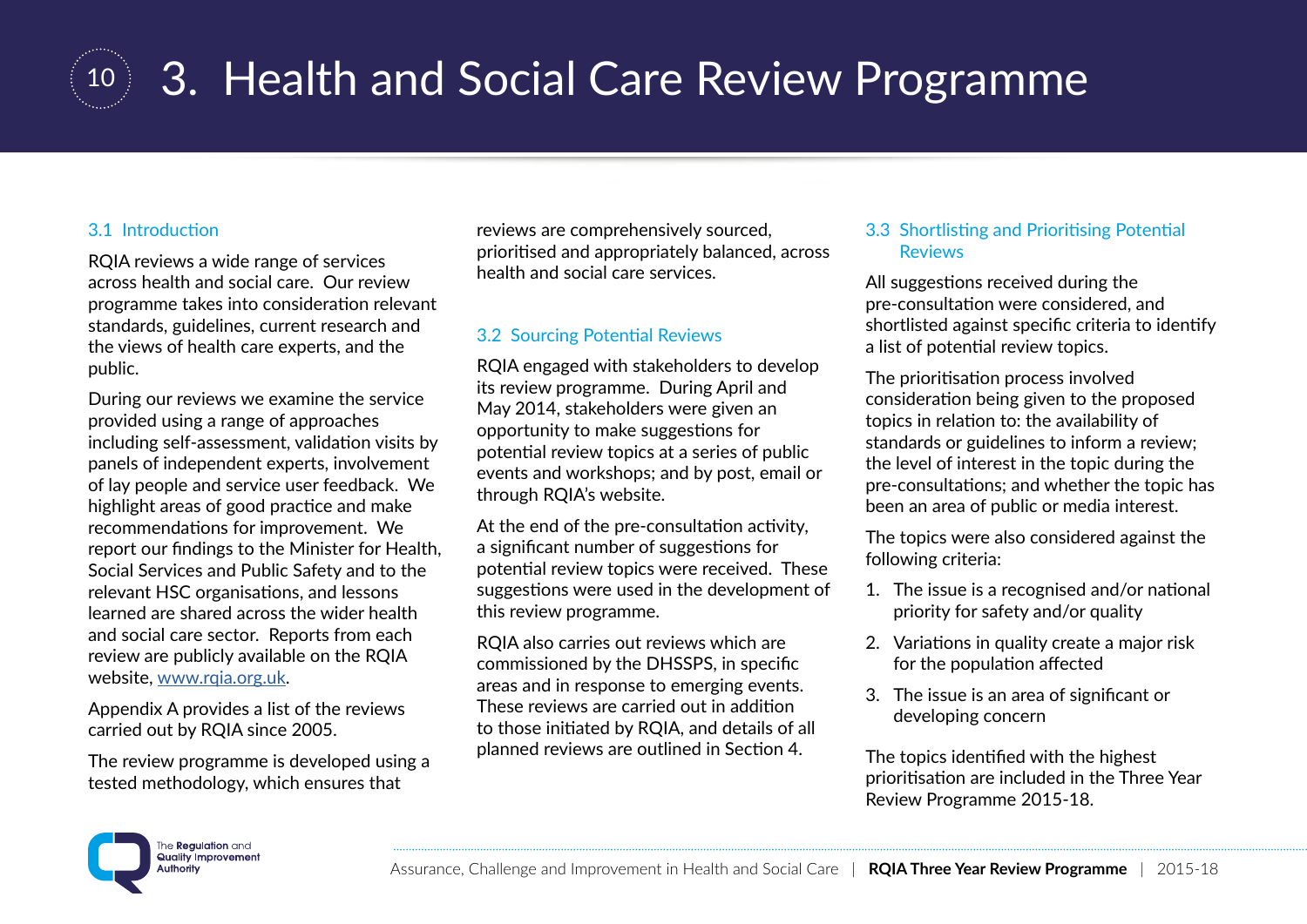

#### 3.4 Public Consultation

The shortlisted topics were used by RQIA to produce a public consultation document, to engage with stakeholders and seek their views on the proposed Three Year Review Programme 2015-18. The consultation period ran from 1 August 2014 to 31 October 2014.

Consideration was given to comments received during the consultation period, with subsequent amendments being made to the proposed programme. A response document to the comments received during the consultation period is available on the RQIA website.

#### 3.5 Balancing the Review Programme

The final list of topics for the review programme, including the reviews commissioned by DHSSPS, was examined to ensure the programme is balanced (see Figure 3) in terms of:

- **People:** gender and age
- **Place:** geography, areas of
	- deprivation and different settings
- Programme: programmes of care and service frameworks
- **Policy:** legislation, quality standards and human rights

Balancing the review topics ensures that the review programme focuses activity across all health and social care areas. This exercise took account of RQIA's other work programmes, mental health and learning disability inspections and infection prevention and hygiene inspections, to avoid duplication of work.

#### 3.6 Benefits Realisation

RQIA's Review Programme Steering Group assesses the benefits realised from individual reviews and its programme of activity on an ongoing basis. End of project reports are completed for each review, and an analysis is undertaken against the outcomes detailed in RQIA's Corporate Strategy 2015-18.

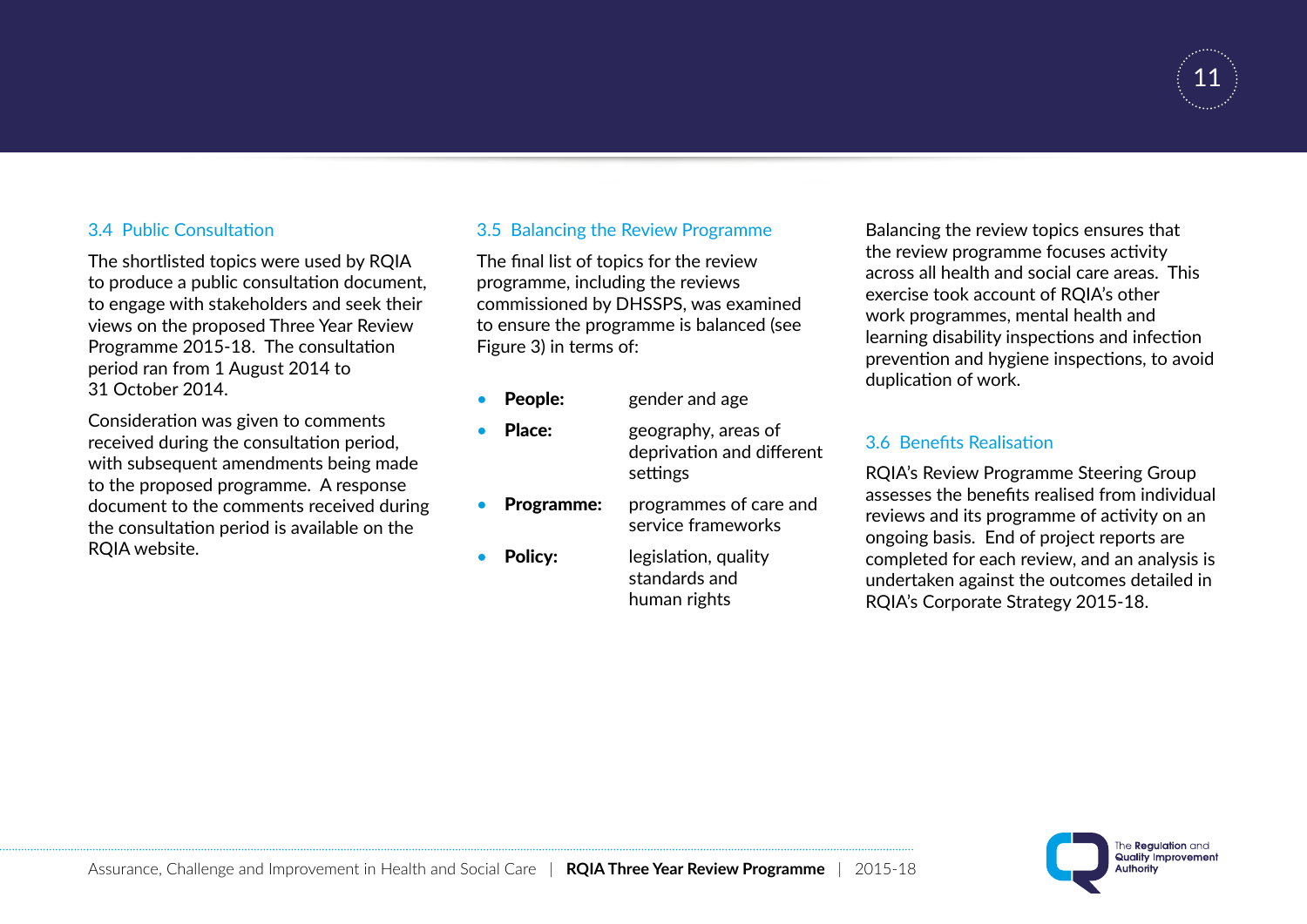

### **Figure 3:** Balancing the Review Programme



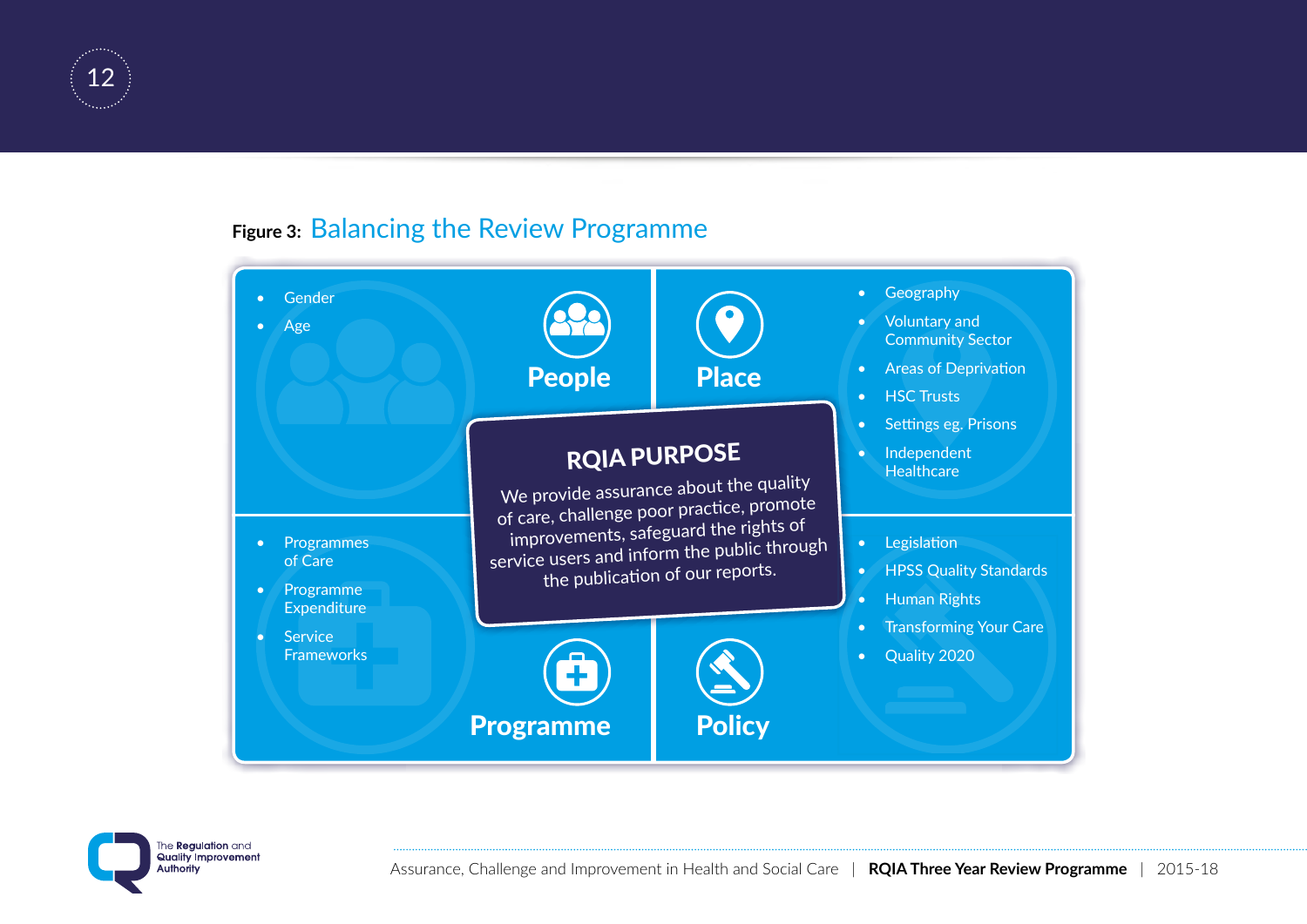## 14. Three Year Review Programme 2015-18 (13)



This three year review programme incorporates core review topics sourced by RQIA and review topics commissioned by the DHSSPS.

Additional reviews can be commissioned by DHSSPS or initiated by RQIA, as a result of unforeseen or emerging events. Capacity for this is built into the programme. In the event of no additional reviews being commissioned by DHSSPS or initiated by RQIA, we may undertake a review from the supplementary review list, developed from information obtained by RQIA during the pre-consultation events.

The following section outlines the proposed review topics for the next three years. Both the core review topics and the supplementary review topics are included, along with a summary of the proposed focus for the review and the anticipated setting. Although a summary of each review has been included, the final terms of reference will not be determined until the planning stage of each individual review.

An overview of the 2015-18 review programme is outlined in Figure 4.

### **Figure 4:** Overview of the Three Year Review Programme 2015-18

| 2015-16                                                                                  | 2016-17                                                                        | 2017-18                                                                 |
|------------------------------------------------------------------------------------------|--------------------------------------------------------------------------------|-------------------------------------------------------------------------|
| <b>RQIA Hospital Inspection</b><br>Programme                                             | <b>RQIA Hospital Inspection</b><br>Programme                                   | <b>RQIA Hospital Inspection</b><br>Programme                            |
|                                                                                          | <b>DHSSPS Commissioned Reviews</b>                                             |                                                                         |
| Review of Advocacy Services for<br><b>Children and Adults</b>                            | Review of the Use of Restraint and<br>Seclusion                                | Review of the Northern Ireland<br>Single Assessment Tool: Stage III     |
| Review of HSC Trusts Early Years<br>Services                                             | Review of Access to Plastic Surgery                                            | <b>Review of Renal Services</b>                                         |
| <b>Additional DHSSPS Commissioned</b><br>Review                                          | <b>Additional DHSSPS Commissioned</b><br>Review                                | Additional DHSSPS Commissioned<br>Review                                |
|                                                                                          | <b>RQIA Initiated Reviews</b>                                                  |                                                                         |
| Review of Learning Disability:<br><b>Community Services: Phase II</b>                    | Review of Services for People with<br>Parkinson's Disease                      | Review of Safeguarding for Adults<br>at Risk in their Own Home          |
| Review of Maternity Services                                                             | Review of Out-of-Hours Social<br><b>Work Services</b>                          | Review of Paediatric and Neonatal<br>Surgery                            |
| Review of Suicide Prevention<br>Services                                                 | Review of Acute Emergency Mental<br><b>Health Services</b>                     | Review of the Out-of-Hours<br><b>General Practitioner (GP) Services</b> |
| Review of Primary Care<br>Arrangements relating to General<br>Practitioner (GP) Services | Review of the Recommendations<br>from the RQIA Child Protection<br>Review 2011 | Review of Autism / Asperger's<br>Services for Young People              |
| Review of the Northern Ireland<br><b>Ambulance Service HSC Trust</b>                     | Review of Bereavement Care                                                     | Review of the Regional e-Health<br>and Care Strategy                    |
| Review of Allied Health Profession<br>Services in the Community                          | Review of Services for People with<br>Eye Disease                              | Review of the Complaints<br>Procedure within Health and Social<br>Care  |
| Review of Quality Improvement<br><b>Systems and Processes</b>                            | <b>Additional RQIA Review</b>                                                  | <b>Additional RQIA Review</b>                                           |

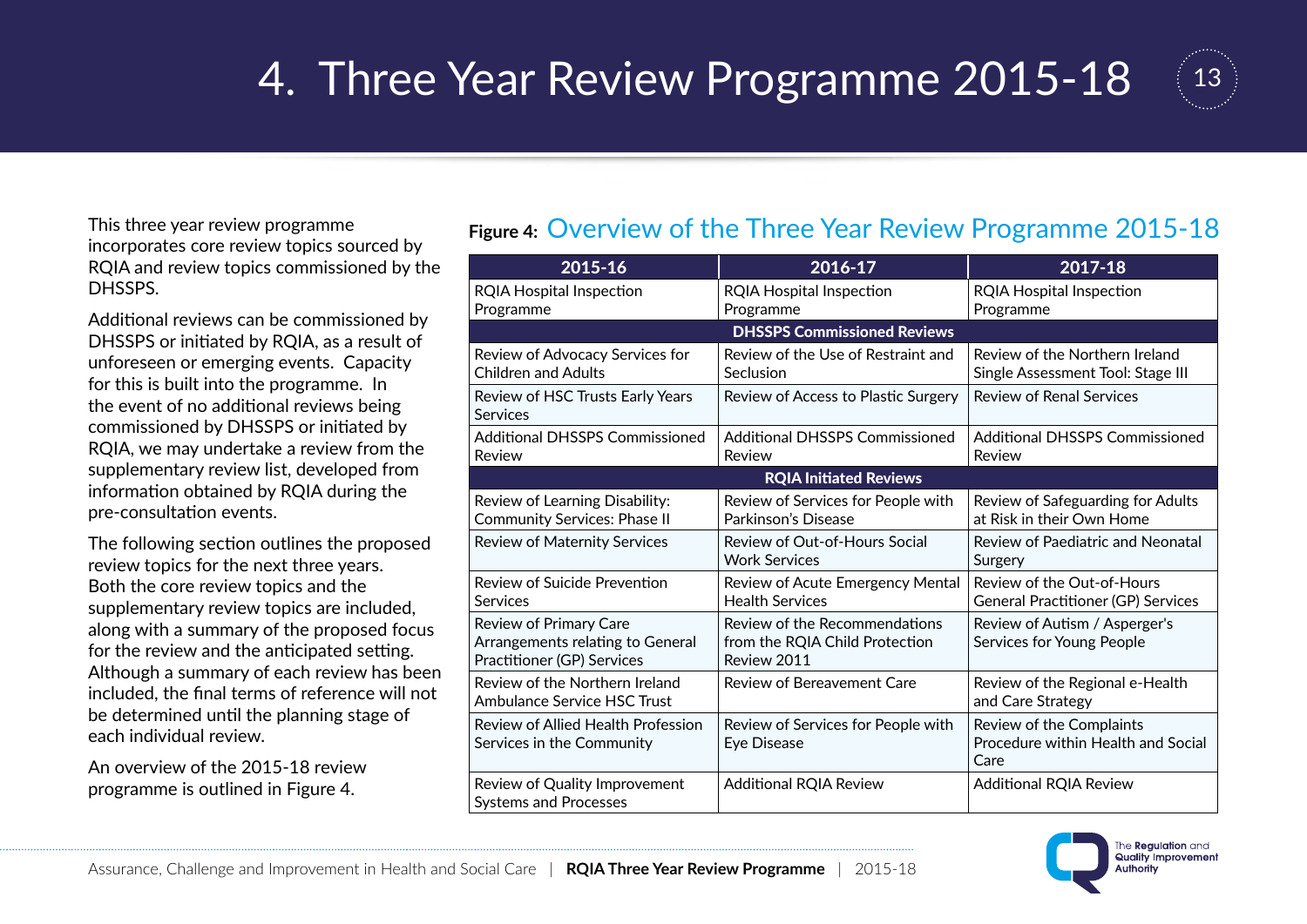#### 4.1 RQIA Review Programme: 2015-16

#### Review of Advocacy Services for Children and Adults

| Review Setting                                  | <b>Review Focus</b> |
|-------------------------------------------------|---------------------|
| <b>Primary Care</b>                             |                     |
| <b>Secondary Care</b>                           | Adults and          |
| Community                                       | children            |
| Mental Health and<br><b>Learning Disability</b> |                     |

In May 2012, the DHSSPS published Developing Advocacy Services – A Guide for Commissioners, which was aimed to help commissioners better understand and develop advocacy services in Northern Ireland.

The guide recognised that advocacy can make a real difference to people in their daily lives. It can give vulnerable people a voice, help them access information and services, as well as securing their rights. The guide also recognises that people may require different types of advocacy at different times in their lives.

To support this, the guide introduced a number of principles and standards which would underpin the future commissioning and delivery of all health and social care advocacy services. An Advocacy Action Plan was launched alongside the guide to be implemented by the HSC Board.

This commissioned review will assess the implementation of the policy guide and the progress made in relation to the implementation of the associated action plan. The review will consider the impact of the guide on the range and quality of advocacy services currently available to service users and carers.

The review will incorporate an evaluation of the effectiveness of the arrangements to:

- monitor the adherence of advocacy service providers to the proposed principles and standards
- raise awareness of advocacy services, and the importance of independence, among health and social care professionals and service users and carers

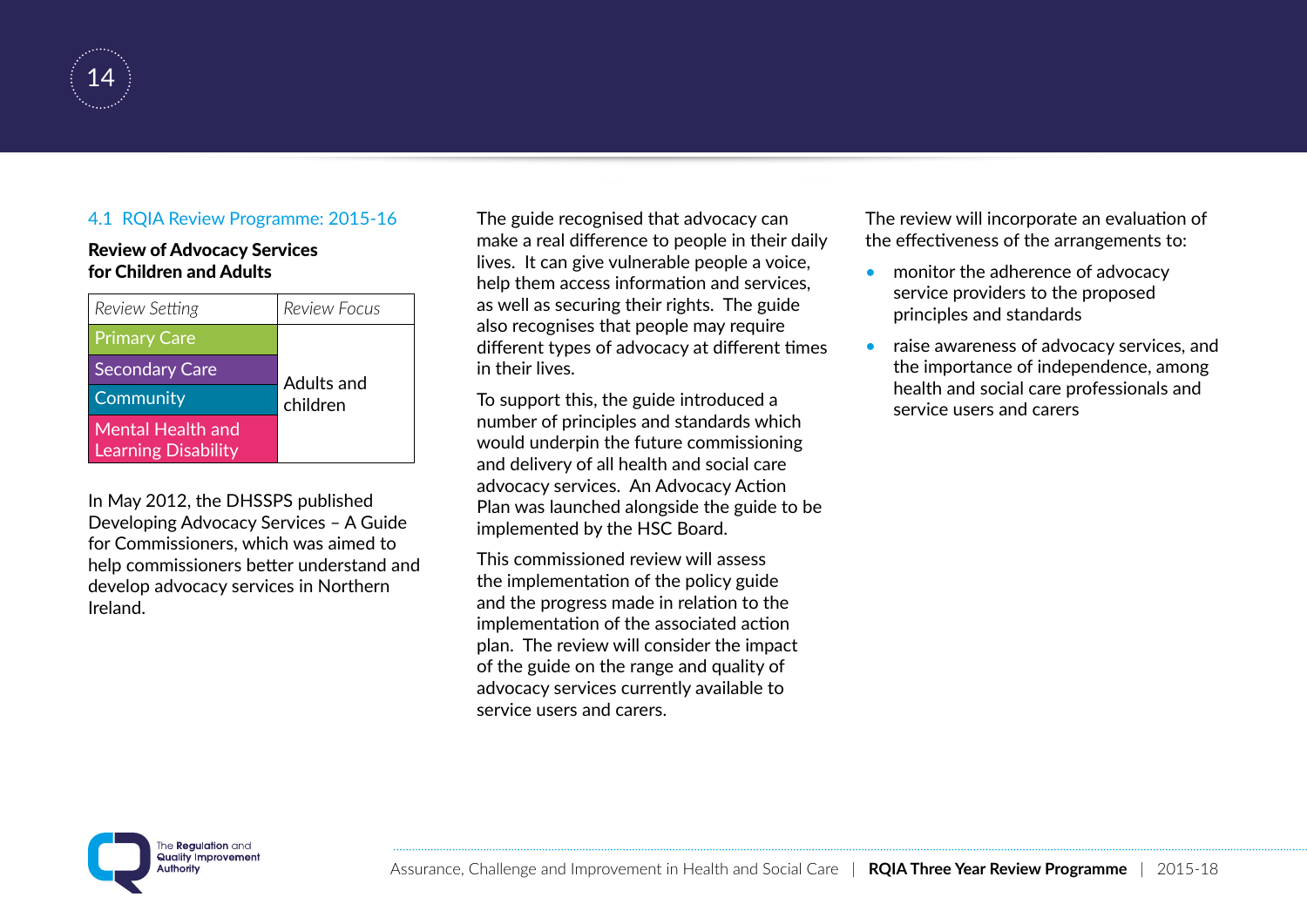

# 15

#### Review of HSC Trusts Early Years Services

| Community      | Organisational      |
|----------------|---------------------|
| Review Setting | <b>Review Focus</b> |

The Children (Northern Ireland) Order 1995 imposes a statutory duty to register and inspect childminders and day care providers who look after children under the age of 12. The powers for registration and inspection were delegated to the HSC trusts.

In recent years, problems associated with registration and inspections have been identified. With delays in registrations, and inspections not adhering to the schedule, the backlog has contributed to new providers being unable to enter the market. Problems have also been encountered in relation to the implementation of new minimum standards.

The commissioned review will assess the adherence of the registration and inspection processes against the requirements of the Children (Northern Ireland) Order 1995, by the early year's teams in each trust. Barriers to the implementation of the new minimum standards will be explored, and the potential for standardised practices across all trusts. The review will also examine the early years teams, with an emphasis on skills mix and the efficient utility of staff and other resources.

The outcome of the review aims to balance the requirements of registration and inspection to ensure the safety of children within childcare settings, against the demand for early years services. It is anticipated that the demand associated with early years services could potentially increase as a result of the child care strategy.





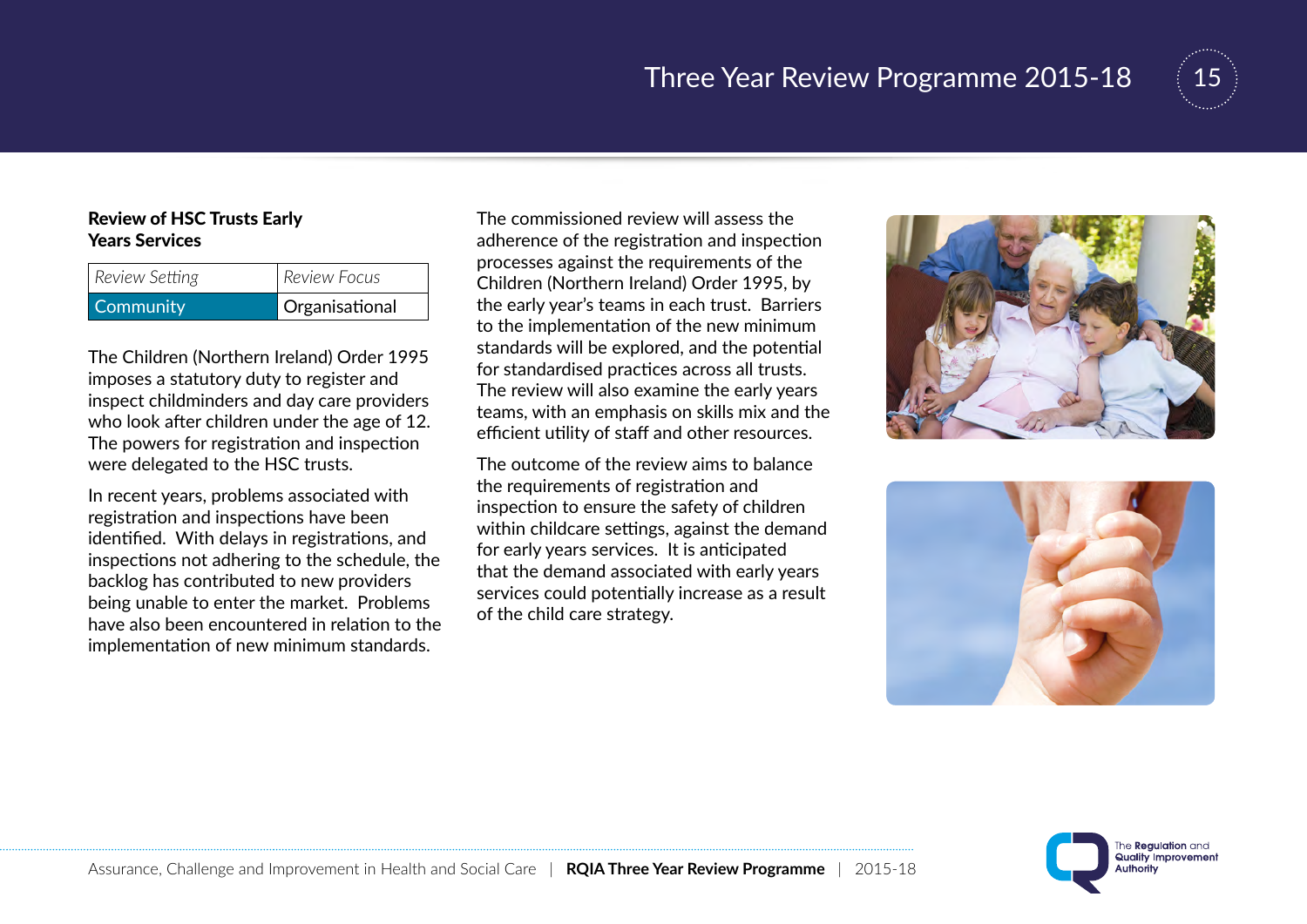

#### Review of Learning Disability: Community Services: Phase II

| Review Setting             | <b>Review Focus</b> |
|----------------------------|---------------------|
| Community                  |                     |
| Mental Health and          | Adults and children |
| <b>Learning Disability</b> |                     |

Learning disability community services are currently provided across a variety of settings, and by a number of statutory, private, independent and voluntary agencies. The Bamford Review of Mental Health and Learning Disability Services sets out guiding principles for the development of community services. These promote person-centred and needs-led approaches to service provision.

In August 2013, RQIA reported in Phase I of the review, a baseline assessment of the composition and function of HSC trust community learning disability services teams, and the range of services provided and commissioned for adults with learning disabilities and children with disabilities.

This review considered community teams and services that are not already the subject of RQIA regulations and inspections.

In Phase II, RQIA plans to revisit this area to carry out a review of the quality and availability of community services for individuals with a learning disability, against the DHSSPS service framework.

....................................................................................

#### Review of Maternity Services

| Review Setting        | <b>Review Focus</b> |
|-----------------------|---------------------|
| <b>Primary Care</b>   |                     |
| <b>Secondary Care</b> | Women               |
| Community             |                     |

The Maternity Strategy for Northern Ireland, published in 2012, aims to provide women, professionals, policy makers and commissioners with a clear pathway for maternity services, from preconceptual care through to postnatal care. It places an emphasis on early, direct contact with a midwife and a better understanding of the role of the midwife and obstetrician.

It sets out clear recommendations for tackling public health issues such as: obesity, smoking and alcohol abuse in pregnancy; providing more choice; providing care closer

to home; and ensuring safe, high quality care tailored to meet the needs of the woman. This review will focus on the implementation of the strategy.

....................................................................................

#### Review of Suicide Prevention Services

| Review Setting                                  | Review Focus           |
|-------------------------------------------------|------------------------|
| <b>Primary Care</b>                             |                        |
| <b>Secondary Care</b>                           |                        |
| Community                                       | Adults and<br>children |
| Mental Health and<br><b>Learning Disability</b> |                        |

Northern Ireland has witnessed significant increases in suicide rates in recent years. The number of deaths recorded as a result of suicide has almost doubled since the late 1990s. In response, the DHSSPS published the Suicide Prevention Strategy - Protect Life, A Shared Vision. The strategy had an associated action plan, with priority ratings for each action. RQIA plans to review the implementation of the action plan.

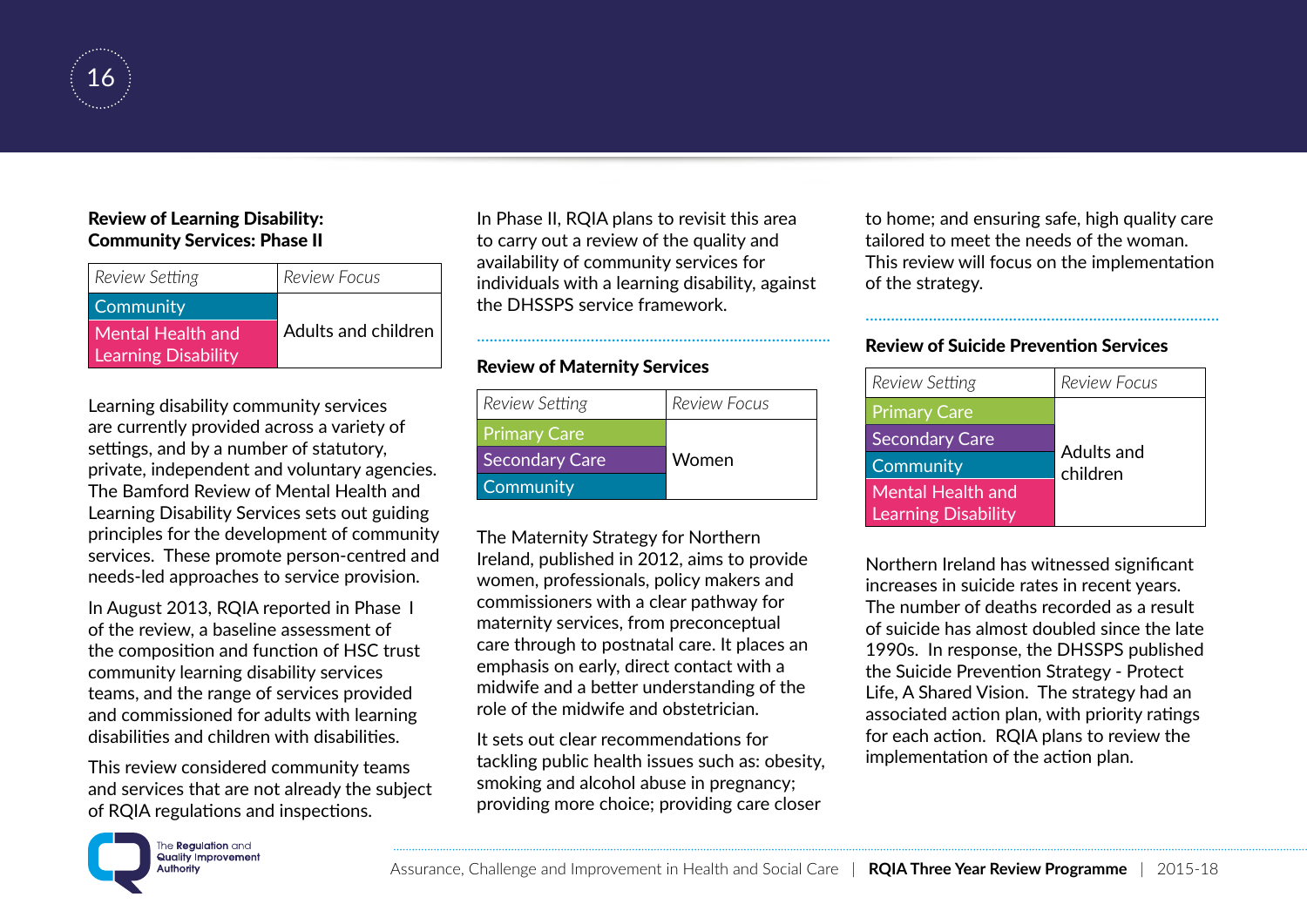

#### Review of Primary Care Arrangements Relating to General Practitioner (GP) Services

| Review Setting      | <b>Review Focus</b>    |
|---------------------|------------------------|
| <b>Primary Care</b> | Adults and<br>children |

Initial access to health and social care services is usually though a general practitioner (GP). They are the link to other specialist services in the community and in hospital. The HSC Board is responsible for commissioning GP services, and through local commissioning groups, offers the potential for the provision of GP services to reflect local need.

During the RQIA consultation, significant public opinion was expressed about GPs, particularly in relation to current waiting times and access. Meeting the future local need for GP services will be a challenge, particularly in respect of the requirements of Transforming Your Care and the changing health needs of the population.

RQIA plans to review the oversight and governance arrangements in relation to primary care, to ensure the effective delivery and development of GP services.

#### Review of the Northern Ireland Ambulance Service HSC Trust (NIAS)

| <b>Review Focus</b><br>Review Setting<br>Organisational<br>All settings |
|-------------------------------------------------------------------------|
|                                                                         |

In 2011, RQIA reported on the clinical and social care governance arrangements within NIAS. The review identified: the need for improved appraisal and training; the potential for the introduction of clinical protocols to enable some patients with specific conditions to stay at home after assessment and treatment by paramedic staff; and improved infection and prevention control arrangements.

RQIA plans to carry out a follow-up review of NIAS to assess the progress of the implementations of the recommendations from the previous review. Included within the review will be an assessment of the arrangements for the transfer of patients to and from hospital settings to their own home, or to another facility. A Transport Strategy for Health and Social Care Services in Northern Ireland (2007), DHSSPS, will be used as a baseline during the review.

#### Review of Allied Health Profession Services in the Community

| Review Setting | <b>Review Focus</b> |
|----------------|---------------------|
| Community      | <b>Adults</b>       |

The allied health professions (AHP) in Northern Ireland consist of 12 distinct and unique disciplines. AHPs play key roles and add value to primary and secondary care services, through prevention, diagnosis, treatment and care.

Ensuring individuals have access to the right care, in the right place, at the right time, presents particular challenges for the planning and delivery of AHP practices. To assist with this, the DHSSPS published Improving Health and Well-being through Positive Partnerships: A Strategy for the Allied Health Professions in Northern Ireland (2012-2017). With the implementation of Transforming Your Care, the demand for AHP services in the community will increase. The strategy outlines a framework of how the best use of the AHP workforce could be achieved.

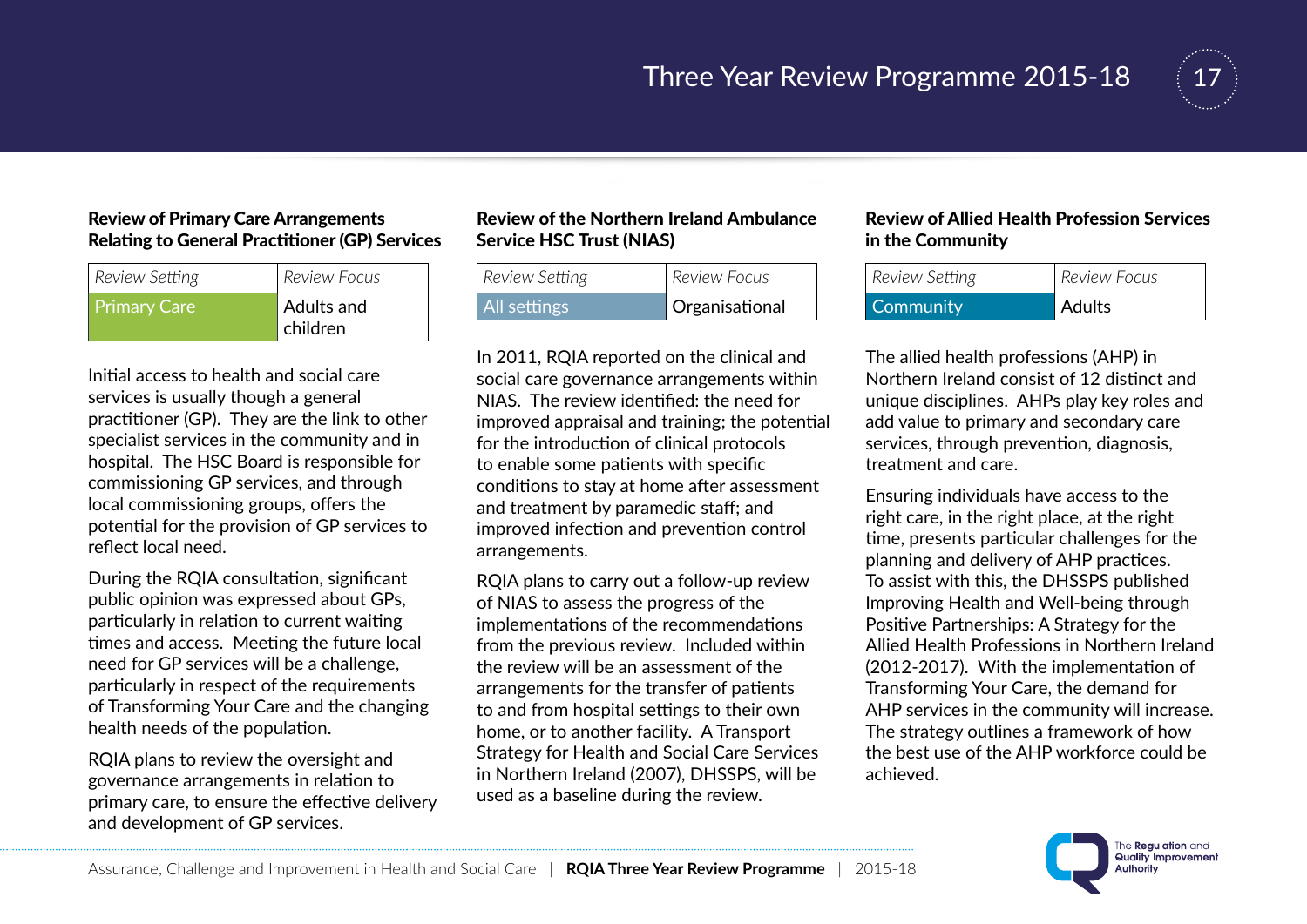

RQIA will review those AHP disciplines providing care to people in their own homes and in community settings. The review will use the strategy as a baseline, to assess the implementation of the key actions to determine if they are meeting the challenges of planning and delivering services that are person-centred, safe and fit for purpose.

....................................................................................

#### Review of Quality Improvement Systems and Processes

| All settings   | Organisational |
|----------------|----------------|
| Review Setting | Review Focus   |

Quality 2020 is a 10 year strategy to protect and improve quality in health and social care in Northern Ireland. Since it was published in November 2011, Quality 2020 work streams have delivered a series of products to underpin the implementation of the strategy. For example, in November 2014, DHSSPS published Supporting Leadership for Quality Improvement and Safety, an attributes framework for health and social care.

Each HSC organisation is now required to publish an annual quality report, setting out actions which have been taken to improve the quality of services. These reports describe initiatives to support quality improvement that have been taken forward both regionally and within individual organisations.

To ensure that the potential for quality improvement continues to grow, organisations are required to have robust arrangements in place and have access to staff trained in quality improvement methodologies.

RQIA plans to conduct a baseline review of the current systems and processes in place within HSC organisations that aim to deliver improvements in the safety, effectiveness and experience of care.





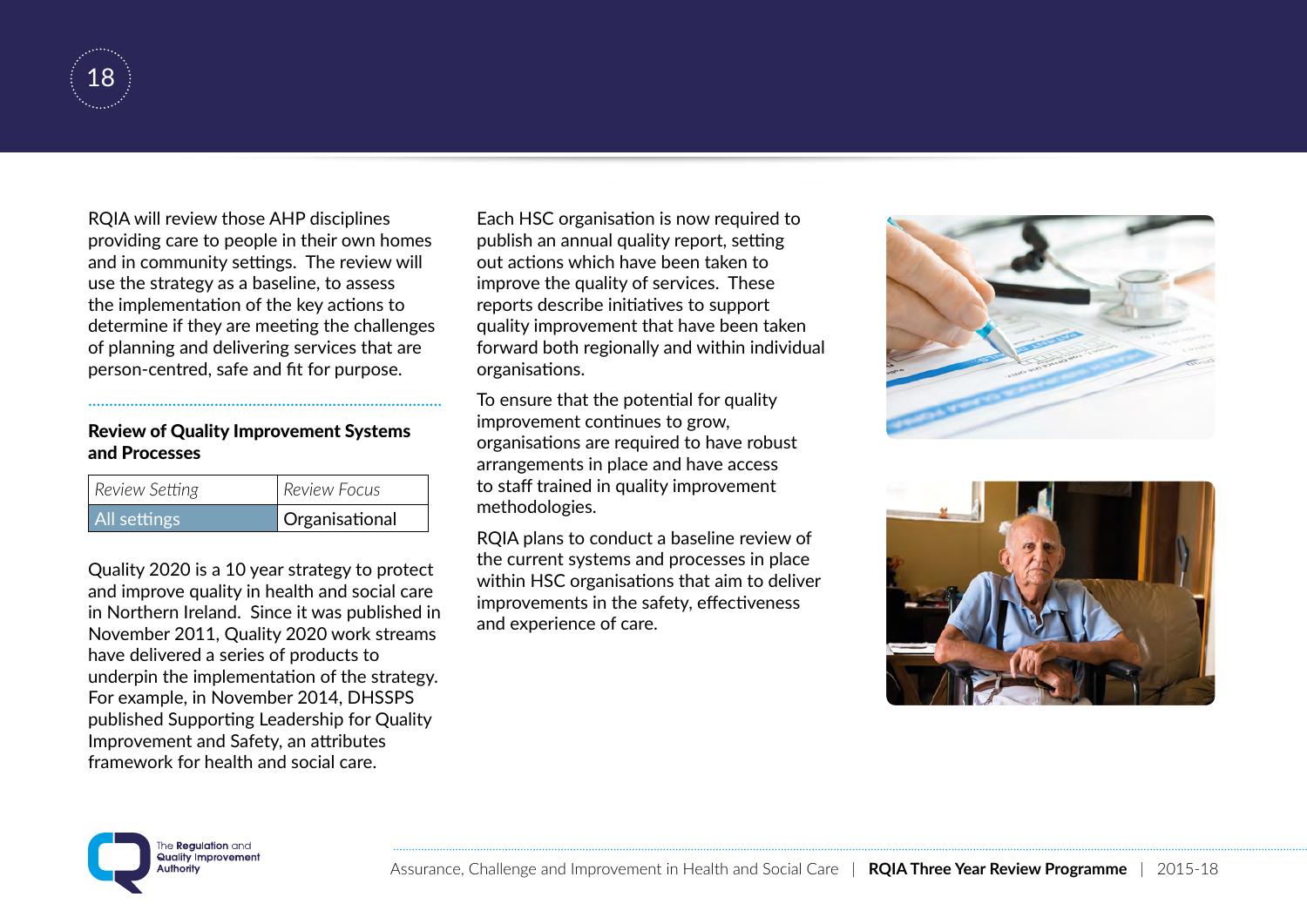

#### 4.2 RQIA Review Programme: 2016-17

#### Review of the Use of Restraint and Seclusion

| <b>Review Setting</b>                           | <b>Review Focus</b> |
|-------------------------------------------------|---------------------|
| <b>Secondary Care</b>                           |                     |
| Community                                       | Adults and          |
| Mental Health and<br><b>Learning Disability</b> | children            |

In August 2005, the DHSSPS published guidance on the use of restraint and seclusion – Human Rights Working Group on Restraint and Seclusion – Guidance on Restraint and Seclusion in Health and Personal Social Services.

In recent years there have been over 20 deaths in England and Wales as a result of the improper use of restraint. This led to the Department of Health (DoH) commissioning the Royal College of Nursing to produce guidance on restraint, Positive and Proactive Care: Reducing the Need for Restrictive Practices, which was published by DoH in April 2014.

In Northern Ireland, professionals consider the current guidance to be fit for purpose. However, there have been recent examples of the inappropriate use of restraint, particularly in facilities for people with a learning disability or those with mental ill health.

HSC trusts and care homes are required to record all uses of restraint. While this information is not collated centrally by either the DHSSPS or the HSC Board, there is anecdotal evidence to suggest that the recording varies across trusts. There is also evidence of some variation in the training provided on restraint techniques.

This review, commissioned by DHSSPS, will assess the current arrangements for restraint and seclusion throughout the trusts. The review will focus on the use of restraint and seclusion; the training provided to staff who work with patients presenting challenging behaviour; the recording of the use of restraint and seclusion; and the role of commissioners in monitoring of the use of restraint and seclusion.

#### Review of Access to Plastic Surgery

| Review Setting | <b>Review Focus</b>                       |
|----------------|-------------------------------------------|
| Secondary Care | <b>Adults and</b><br>$^{\prime}$ children |

Plastic surgery treats a wide range of conditions from life threatening burns, trauma, cancers and congenital abnormalities, to non-urgent conditions, such as breast reduction and tattoo removal.

The demands on emergency and elective plastic surgery services are continually increasing. It was due to the increased demand, that the DHSSPS introduced a policy to make best use of resources in plastic surgery and related specialties.

This review, commissioned by DHSSPS, will assess to the plastic surgery service to ensure it is being delivered in line with the DHSSPS policy guidance and related health and social care protocols. The review will also focus on whether the service is meeting the clinical requirements for timely access to treatment and quality outcomes.

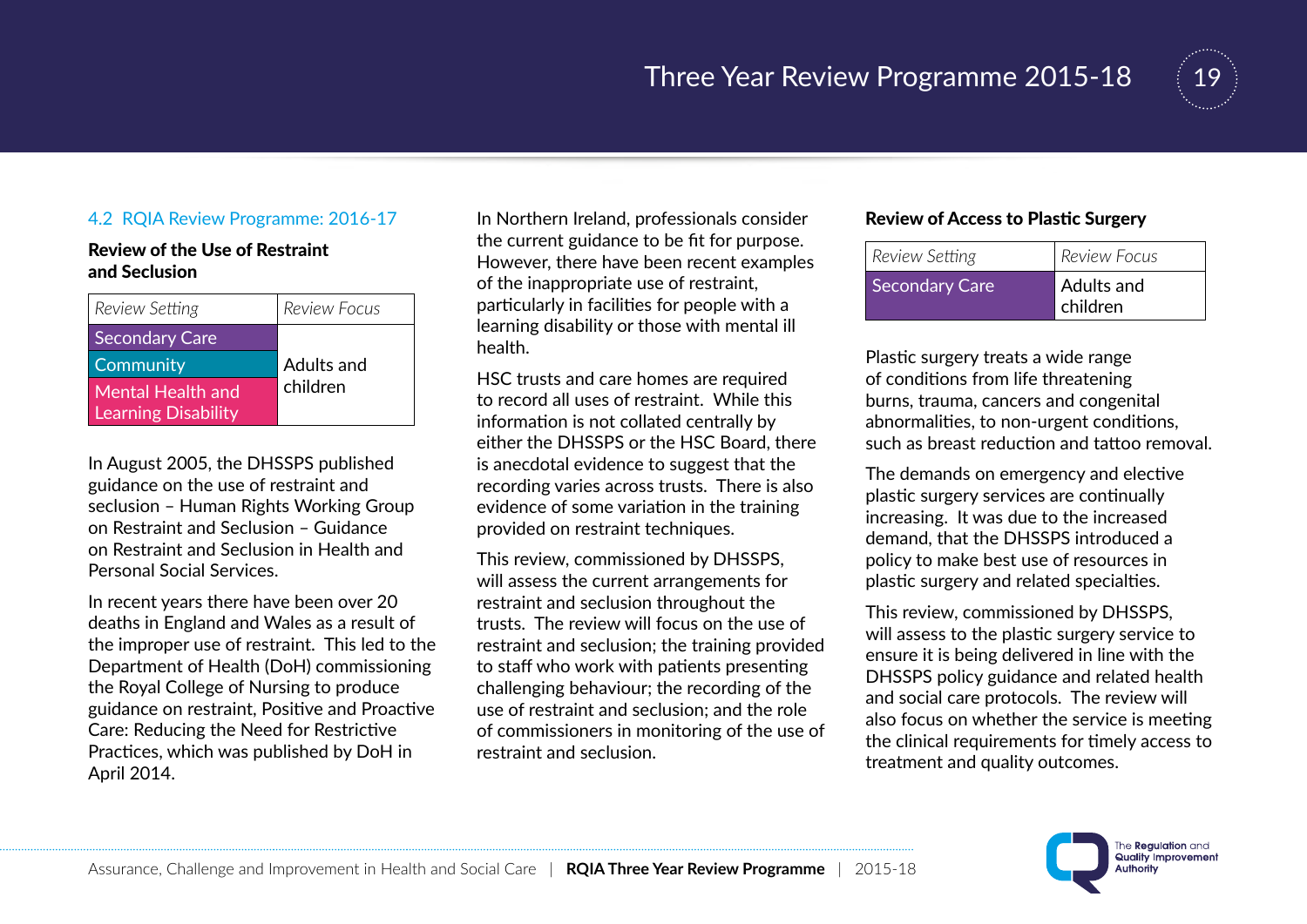

#### Review of Services for People with Parkinson's Disease

| <b>Review Setting</b> | Review Focus  |
|-----------------------|---------------|
| Secondary Care        | <b>Adults</b> |
| Community             |               |

Parkinson's disease is a progressive neurodegenerative condition. Although Parkinson's disease is predominantly a movement disorder, other impairments frequently develop, including psychiatric problems, such as depression and dementia.

Parkinson's disease has a higher prevalence with age and a higher incidence of the disease in males. It is estimated that Parkinson's disease affects 100-180 people per 100,000 of the population.

Treatment and care for Parkinson's disease should take into account patients' individual needs and preferences. People with Parkinson's disease should have the opportunity to make informed decisions about their care and treatment. Good communication between healthcare professionals and patients is essential.

It should be supported by the provision of evidence-based information offered in a form that is tailored to the needs of the individual patient.

The National Institute for Health and Care Excellence (NICE) has produced clinical guidance in relation to the diagnosis and management of Parkinson's disease in primary and secondary care. RQIA plans to undertake a review of current service provision for the diagnosis and management of Parkinson's disease, based on NICE clinical guidelines.

....................................................................................

#### Review of Out-of-Hours Social Work Services

| Review Setting | Review Focus           |
|----------------|------------------------|
| Community      | Adults and<br>children |

The majority of community based social work services are provided during the hours of 9.00am to 5.00pm, Monday to Friday. This makes it difficult for many service users, including school-age children, to access services.

Personal or family crises, emergency admissions of children into care, attempts at self-harm, serious adverse incidents, emergency mental health assessments and applications for secure accommodation for young people can happen at any time, but often at night or weekends. For crises that occur out-of-hours, they are often dealt with by the duty social worker, or the out-of-hours team, who usually have little or no knowledge of the individual or their circumstances.

In April 2012, the DHSSPS launched the first Northern Ireland Social Work Strategy. This sets out a framework for practice to support the delivery of the vision for social work. It focuses on prevention and early intervention as well as on protection and safeguarding. A key recommendation of the strategy included the development of a regional social work out-of-hours service.

RQIA plans to review the arrangements established for the social work out-of-hours service against the requirements from the Northern Ireland Social Work Strategy.

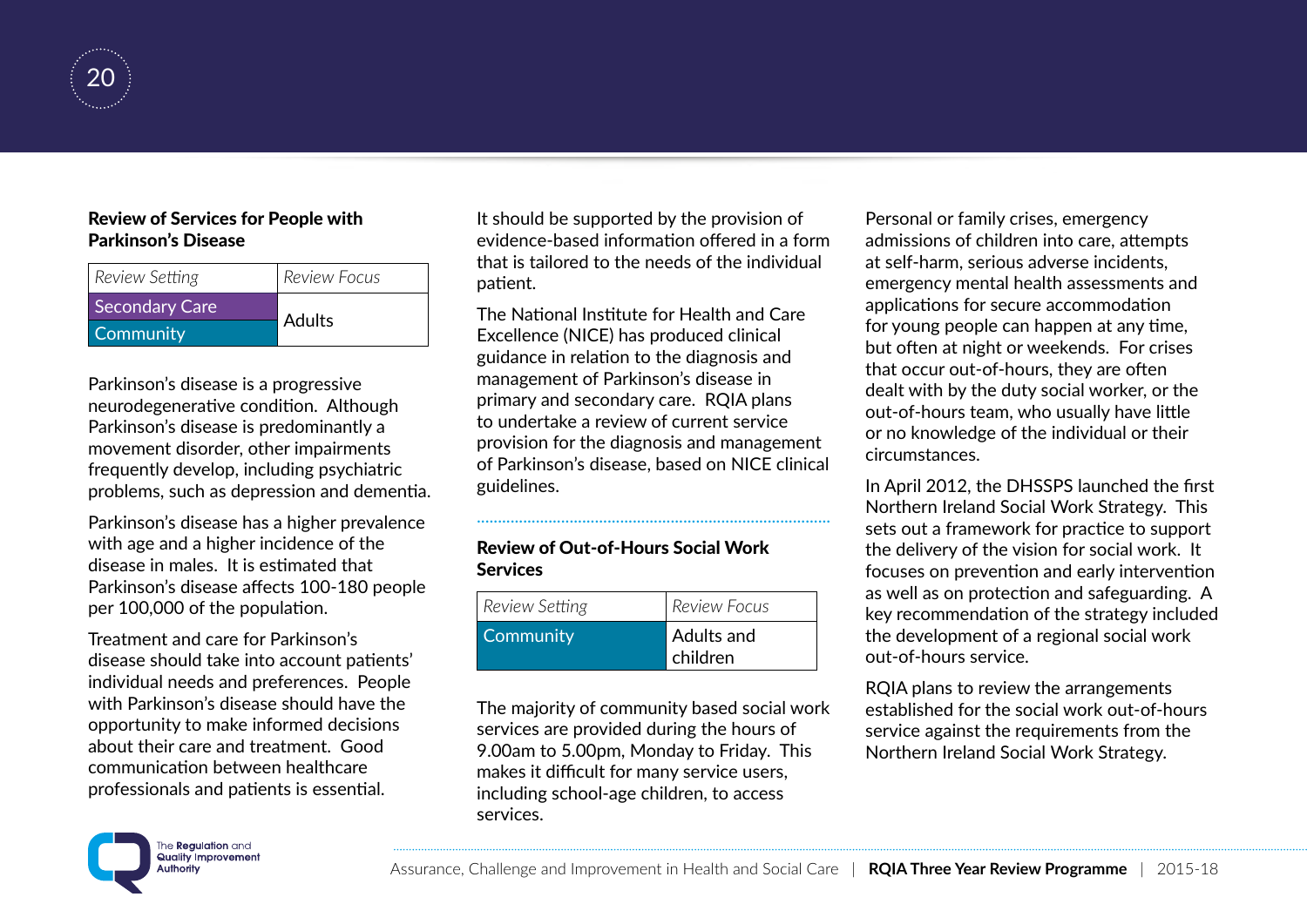

#### Review of Acute Emergency Mental Health Services

| Review Setting                                  | <b>Review Focus</b> |
|-------------------------------------------------|---------------------|
| <b>Secondary Care</b>                           |                     |
| <b>Community</b>                                | Adults and          |
| Mental Health and<br><b>Learning Disability</b> | children            |

The Mental Health (Northern Ireland) Order 1986 is the legislative basis for the care, treatment and protection of people who experience mental disorder. The Order provides a framework for the care, treatment and protection of individuals with a mental disorder. It establishes systems through which the statutory rights of individuals and their relatives are protected and the duties, responsibilities and powers of professionals regulated.

RQIA plans to review the arrangements in place for the assessment, treatment and management of patients requiring crisis response, and the subsequent arrangements for hospital admission. A care pathway is currently being developed for these services. The format of this review may be subject to change, depending upon the release of the proposed mental capacity legislation.

....................................................................................

#### Review of the Recommendations from RQIA's Child Protection Review 2011

| Review Setting   | Review Focus |
|------------------|--------------|
| <b>Community</b> | Children     |

In May 2008, RQIA commenced a review of child protection services in Northern Ireland. The review assessed the systems and procedures in place to protect children from harm, and focused on arrangements for managing staff performance, access to services and interagency communication at the point of referral to child protection services. On completion, a report containing 28 recommendations was published to drive improvements across this service.

RQIA believes that adoption of the recommendations by all those with responsibilities for child protection in Northern Ireland can ensure the delivery

of a consistently high standard service for this vulnerable group. It is proposed that these services are revisited to review the implementation of the recommendations from the previous RQIA child protection review.

#### Review of Bereavement Care

| Review Setting        | <b>Review Focus</b>    |
|-----------------------|------------------------|
| <b>Primary Care</b>   |                        |
| <b>Secondary Care</b> | Adults and<br>children |
| Community             |                        |

....................................................................................

In June 2009, DHSSPS launched the Northern Ireland Health and Social Care Strategy for Bereavement Care. The aim of the strategy was to promote an integrated and consistent approach to all aspects of care in supporting individuals and families who have been bereaved, and those that support them. Specific standards and criteria for HSC services were included in the strategy.

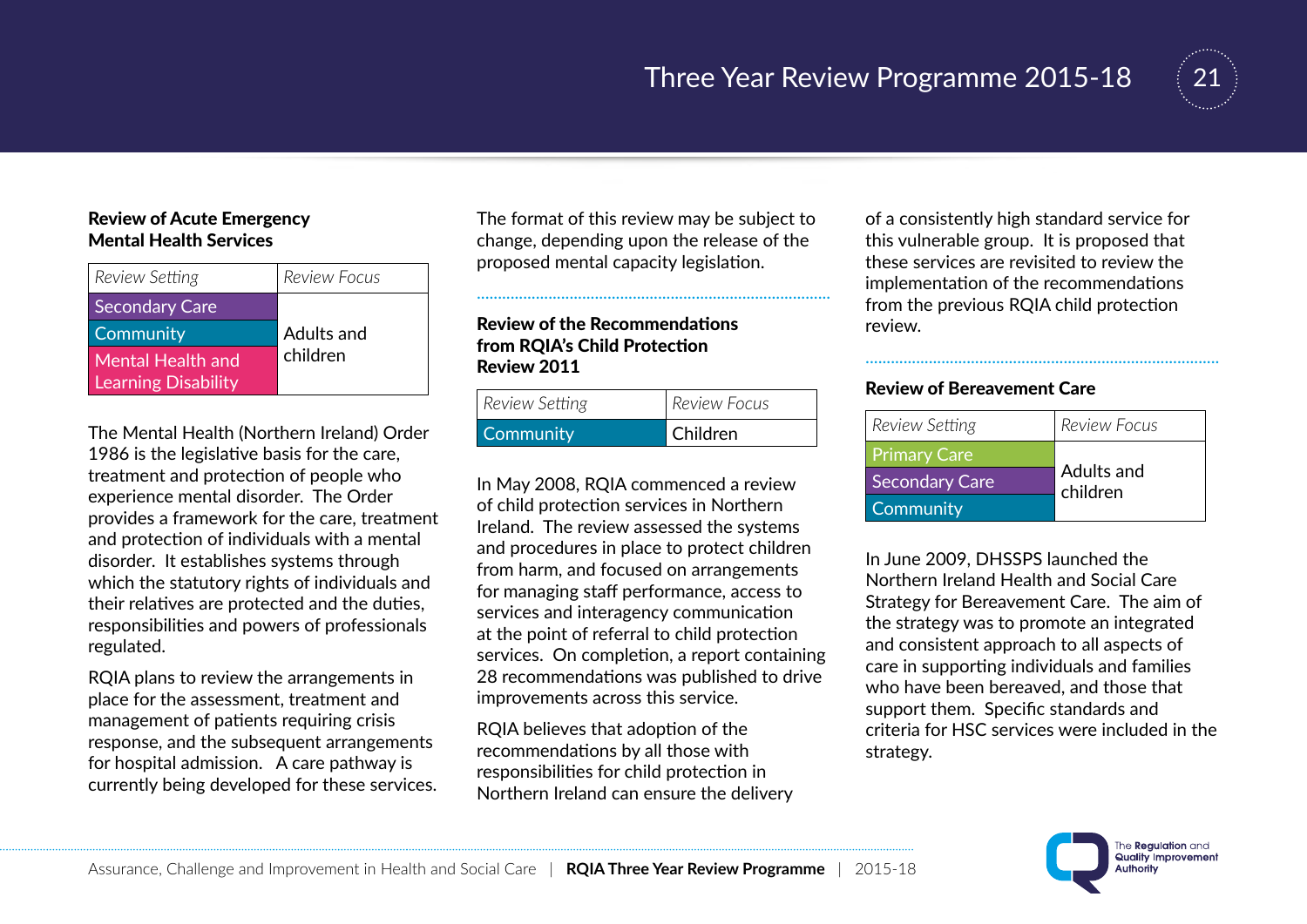

RQIA plans to review the arrangements for bereavement care in place within the HSC trusts, and assess the care against the standards within the Strategy for Bereavement Care.

....................................................................................

#### Review of Services for People with Eye Disease

| Review Setting        | <b>Review Focus</b>    |
|-----------------------|------------------------|
| <b>Primary Care</b>   |                        |
| <b>Secondary Care</b> | Adults and<br>children |
| <b>Community</b>      |                        |

Good eyesight is something most people take for granted. However, that is not the case for everyone, and blindness or sight loss can have a profound effect on individuals and their families. As people get older they are increasingly likely to experience sight loss. As the population is ageing, the number of people in Northern Ireland with sight loss is set to increase dramatically. Age-related macular degeneration is the main cause of blindness in adults.

Prevention and early detection of sightthreatening conditions, in both adults and children, are essential if we are to improve eye health. The treatment and management of acute, and long-term eye conditions such as glaucoma, cataract and macular degeneration, can significantly contribute to independence of the individual and to leading a fulfilling life in the community.

In 2012, DHSSPS published Developing Eyecare Partnerships, which set out the strategic direction for improving the commissioning and provision of eye care services in Northern Ireland. RQIA plans to review the implementation of the eye care strategy, with a specific focus on services for macular degeneration.





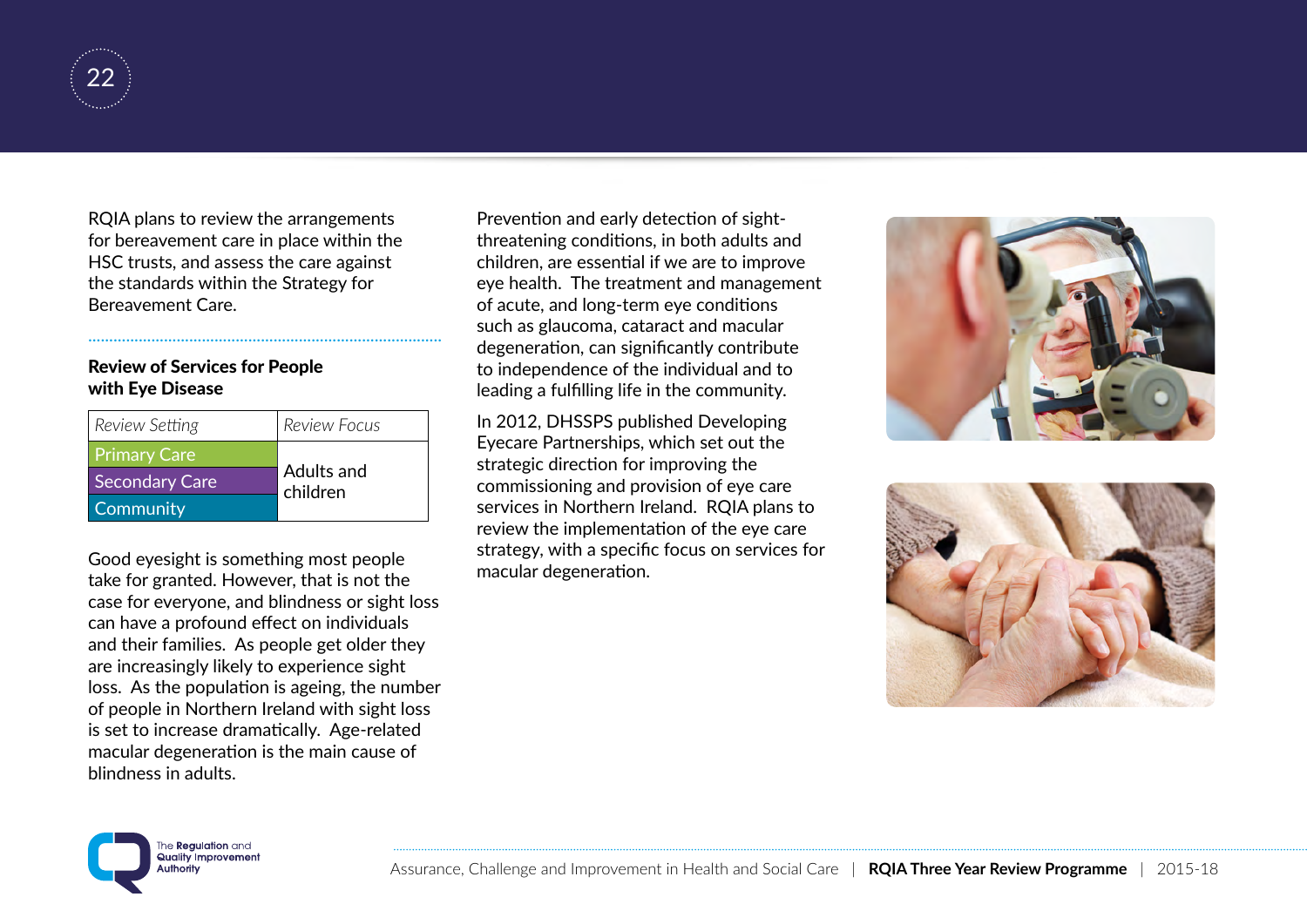

#### 4.3 RQIA Review Programme: 2017-18

#### Review of the Northern Ireland Single Assessment Tool: Stage III

| Review Setting | <b>Review Focus</b> |
|----------------|---------------------|
| Secondary Care | <b>Adults</b>       |
| Community      |                     |

The DHSSPS has commissioned RQIA to review the implementation of the Northern Ireland Single Assessment Tool (NISAT) across all five HSC trusts. NISAT facilitates the gathering of information in a systematic and ordered way, and seeks to standardise and improve assessment practice, with a view to ensuring that individuals and their carers receive services which are responsive and appropriate to their needs. The tool was designed to capture the information required to enable professionals to provide a holistic, person-centred, proportionate assessment of the older person, focusing on the their abilities and strengths.

Two phases of the review have previously been completed by RQIA.

They examined the care management practice, process and assessment tools in place for older people across the five HSC trusts prior to the implementation of NISAT; and the use of the carer's support and needs assessment component of NISAT.

RQIA will carry out Phase III of this DHSSPS commissioned review during 2017-18. This will compare the impact of NISAT on care management processes and the professional assessment. The review will include an evaluation of the perceived benefits of using NISAT from the perspectives of the service users, practitioners and trust professionals and service users.

....................................................................................

#### Review of Renal Services

| Review Setting | Review Focus           |
|----------------|------------------------|
| Secondary Care | Adults and<br>children |

Kidney function is essential to life. Until the 1960s the development of established renal failure always resulted in death.

Significant advances have been seen since then in our understanding of the condition, and our ability to treat it, enabling people to survive much longer.

Since the 1980s, the number of patients requiring treatment for end stage renal disease (ESRD) has, until recently, been increasing. Following over two decades of year-on-year growth in patients with ESRD on all forms of dialysis, the numbers have plateaued since 2010. Treatment of ESRD is by haemodialysis, peritoneal dialysis or transplantation.

Following a regional review of renal services conducted in 2002, new haemodialysis units were developed in Altnagelvin and the Ulster hospitals.

This commissioned review will assess the renal service to ensure it is being delivered in line with DHSSPS policy guidance and related health and social care protocols. The review will also focus on whether the service is meeting the clinical requirements for timely access to treatment and quality outcomes.

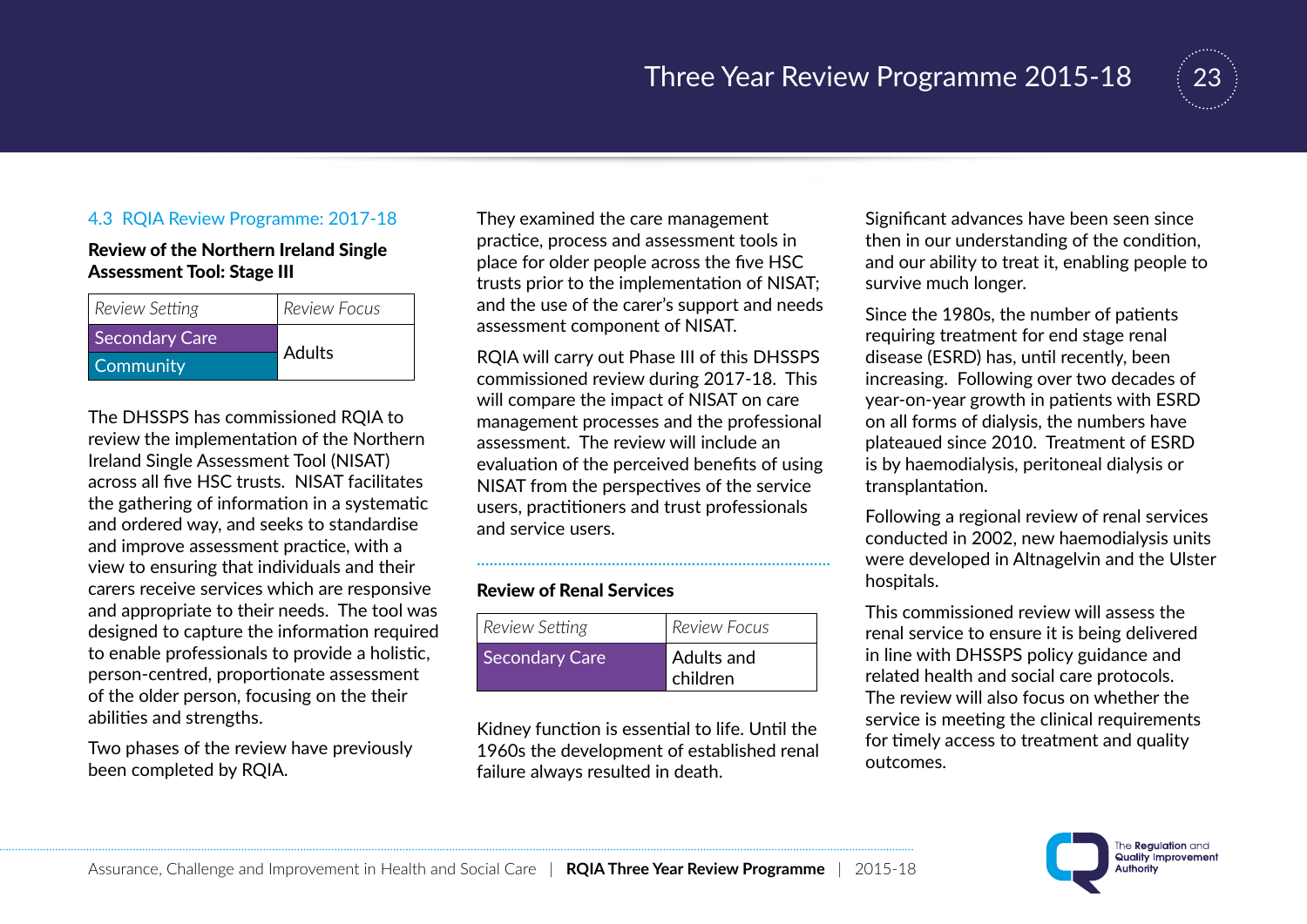

#### Review of Safeguarding For Adults at Risk in their Own Home

| <b>Community</b> | Adults       |
|------------------|--------------|
| Review Setting   | Review Focus |

Everyone has the right to lead a life that is safe from abuse. However, there are times and circumstances when adults are exposed to exploitation, neglect or harm.

HSC services are provided to thousands of people in their own homes every day. Many people in receipt of these services would be considered adults at risk, and HSC organisations have a responsibility to ensure they are appropriately safeguarded from abuse.

Significant guidance on safeguarding is available. In 2010, Safeguarding Vulnerable Adults - A Shared Responsibility was published to further improve safeguarding arrangements for vulnerable adults in Northern Ireland.

RQIA plans to review the effectiveness of the safeguarding arrangements to protect those adults at risk in receipt of health and social

care services in their own home. The review will also include an assessment of the HSC procedures for the effective management, support, supervision and training of staff, and the governance arrangements in relation to raising awareness of, responding to, recording and reporting concerns about actual or suspected incidents of abuse.

#### Review of Paediatric and Neonatal Surgery

....................................................................................

| Review Setting        | Review Focus |
|-----------------------|--------------|
| <b>Secondary Care</b> | Children     |

In 2010, DHSSPS published the general paediatric surgery and paediatic ENT surgery standards. Many changes have taken place since then. To ensure that treatment and care is of a high standard, in 2012, DHSSPS conducted a review of healthcare services for children and young people. The purpose of the review was to produce recommendations which would provide a strategic direction for the future development and enhancement of healthcare services for children and young people over the next ten years, from 2014.

RQIA plans to undertake a review of paediatric and neonatal surgery. The review will also assess the implementation of the recommendations specific to paediatric and neonatal surgery.

....................................................................................

#### Review of the Out-of-Hours General Practitioner (GP) Services

| Review Setting      | <b>Review Focus</b>           |
|---------------------|-------------------------------|
| <b>Primary Care</b> | Adults and<br><b>Children</b> |

In September 2010, RQIA published a report on the Review of GP Out-of-Hours Services. RQIA plans to revisit the out-of-hours service to look at the implementation of the recommendations made in the 2010 report.

The review may also consider:

- work by the Regional Out-of-Hours Project, in relation to the future strategic direction for the service, the planned regional user survey, and the approach to quality performance monitoring
- the out-of-hours providers risk management arrangements

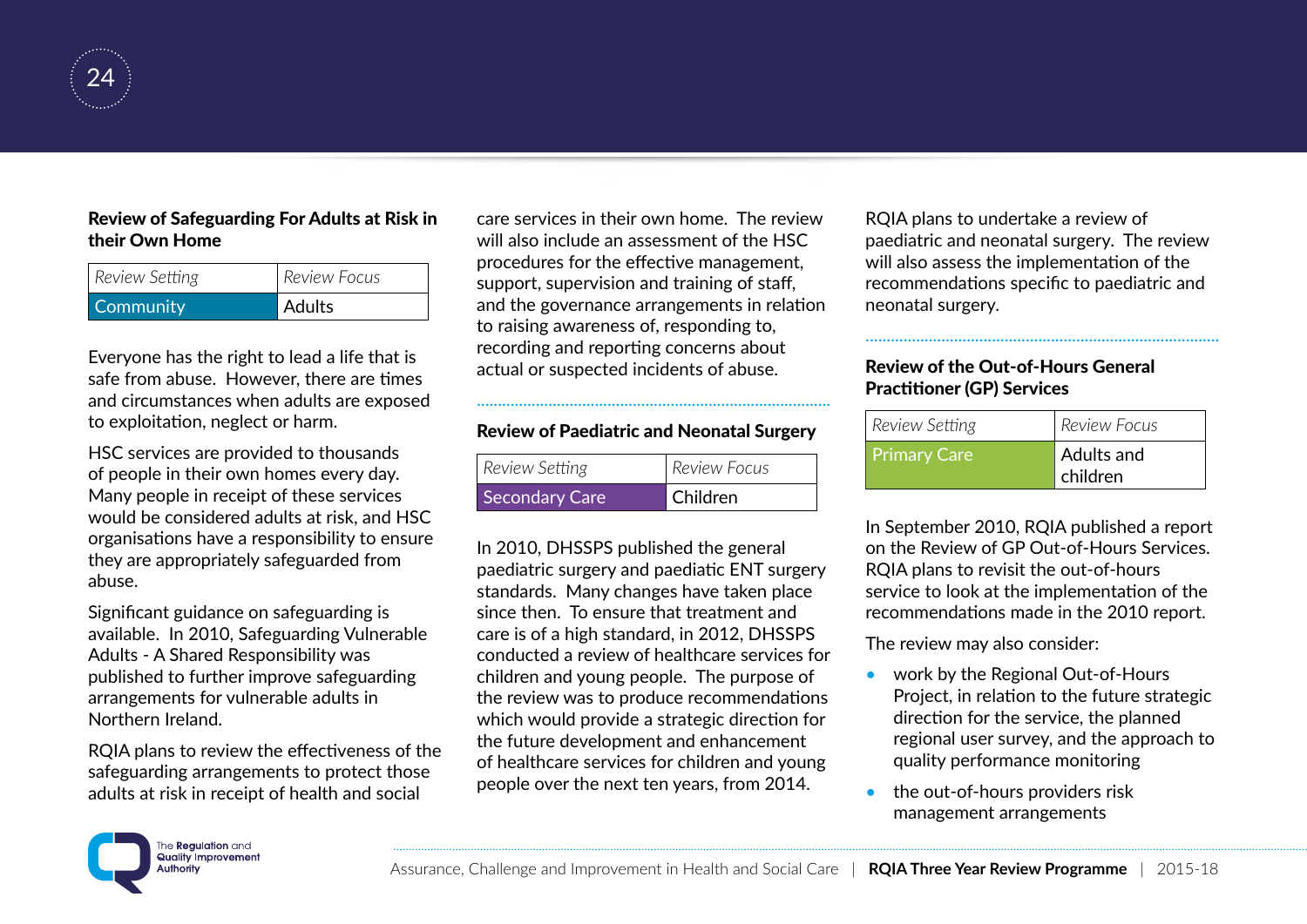

- assurance of doctors working hours
- arrangements for feedback on the performance of trainee GP doctors during the out-of-hours periods

...................................................................................

#### Review of Autism/ Asperger's Services for Young People

| Review Setting             | <b>Review Focus</b> |
|----------------------------|---------------------|
| Community                  |                     |
| Mental Health and          | Children            |
| <b>Learning Disability</b> |                     |

Autism is a lifelong disability that affects the way an individual relates to people, situations and their immediate environment. The term autism spectrum disorder (ASD) is often used because the impact of autism varies from person to person. Asperger's syndrome is a form of autism that falls within the autism spectrum.

The DHSSPS Autism Strategy (2013-20) and Action Plan (2013-16) was developed to help improve access to services and support for people with autism, their families and carers, throughout their lives.

RQIA plans to review the progress of the implementation of the actions from the action plan, and assess the improvements of the autism services.

....................................................................................

#### Review of Regional e-Health and Care Strategy

| Review Setting | <b>Review Focus</b> |
|----------------|---------------------|
| All settings   | Organisational      |

Information technology has been used within healthcare for many years and the potential for further improvements is continually developing. Electronic health (e-Health) technologies aim to improve peoples' health and enable them to have more control over their lives. They are intended to improve the patient's information about their condition or health status and to provide an easier contact to health and social care professionals.

The HSC Board, the Public Health Agency (PHA) and the five HSC trusts in Northern Ireland are developing a plan on how technology should be used in the delivery of health and social care services.

In October 2014, a consultation process was launched on a proposed e-Health and Care Strategy for the period 2015 to 2020.

After the release and implementation of the strategy, RQIA plans to review the implementation of the strategy in terms of patient access, governance, and safeguarding arrangements.

#### Review of the Complaints Procedure within Health and Social Care

....................................................................................

| <b>All settings</b> | Organisational |
|---------------------|----------------|
| Review Setting      | Review Focus   |

As a result of the Health and Social Care (Reform) Act (Northern Ireland) 2009 and the Health and Social Care Complaints Procedure Directions (Northern Ireland) 2009, DHSSPS published Complaints in Health and Social Care: Standards and Guidelines for Resolution and Learning, April 2009. Despite the standards and guidelines, issues relating to complaints and whistleblowing still attract much media attention.

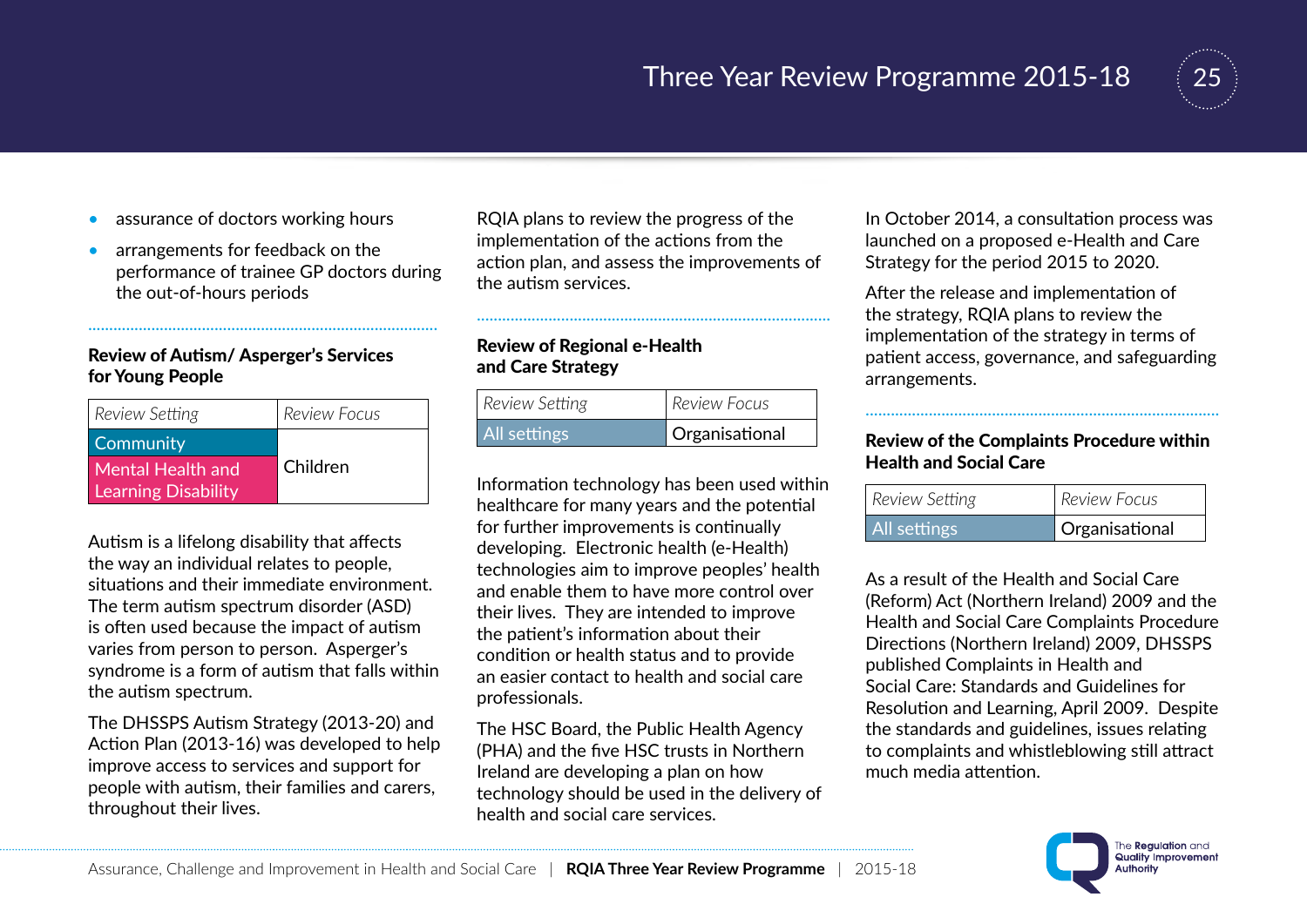

RQIA's review of complaints will assess whether the five HSC trusts have fully implemented the 2009 DHSSPS standards and guidelines, and will review the effectiveness of the complaints procedures.

Consideration of the changing culture across health and social care will be undertaken, to determine whether the standards reflect the promotion of safety and quality, the need to be open, and applied learning from mistakes. The views and experiences of service users using this complaints system will be incorporated into the review.

#### 4.4 Supplementary Reviews

DHSSPS can commission RQIA to undertake additional reviews as a result of emerging or unforeseen events. To ensure that core reviews are undertaken and not impacted by unforeseen or emerging events, capacity is built into the review programme to accommodate additional reviews. In the event of no additional reviews being commissioned by DHSSPS or initiated by RQIA, any capacity can be used by undertaking a review from the

supplementary review list as follows. This was developed from information obtained by RQIA during the pre-consultation events.

#### Review of Carers Issues

| Review Setting      | <b>Review Focus</b> |
|---------------------|---------------------|
| <b>Primary Care</b> | <b>Adults and</b>   |
| Community           | children            |

In today's society, more people with complex needs, who, in the past may have resided in institutional settings, now choose to remain in their communities, in their own homes, with the help and support of family and friends. Carers enable many thousands of vulnerable people to do this. It is vital that these carers are supported to continue caring for as long as they wish, and it is safe for them to do so.

In Northern Ireland, there are approximately 207,000 carers. Many of these are unpaid, and it is estimated that carers save the Northern Ireland economy over £4.4 billion a year.

In 1999, the National Carers' Strategy, Caring about Carers, was published by DoH.

In May 2008, the social development and health ministers announced a joint review of the support provisions for carers in Northern Ireland.

The purpose of the review was to examine the support for carers in Northern Ireland in a holistic way, following on from the Review of the National Carers' Strategy.

The report on the Review of the Support Provision for Carers was published in 2009, and made several recommendations on how to improve support arrangements for carers.

Since the review, DHSSPS has issued circulars providing practical advice and direction on implementing key aspects of the Caring about Carers strategy.

RQIA plans to consider the guidance from DHSSPS to determine whether there is the provision of robust, high quality support for carers.

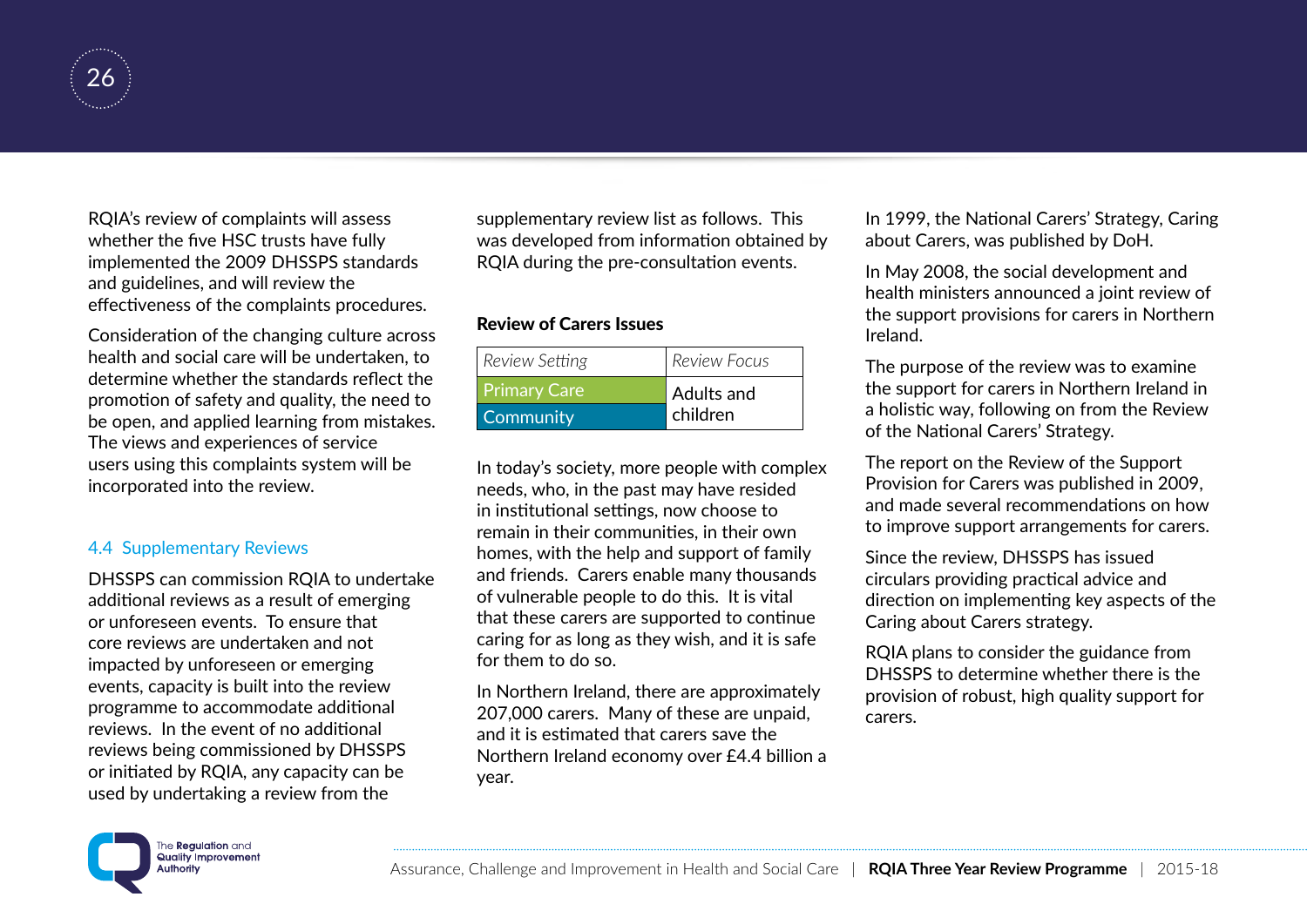

#### Review of the Transition Services from Children to Adults

| <b>Review Setting</b>      | <b>Review Focus</b> |
|----------------------------|---------------------|
| <b>Primary Care</b>        |                     |
| <b>Secondary Care</b>      | Adults and          |
| Community                  | children            |
| Mental Health and          |                     |
| <b>Learning Disability</b> |                     |

In Northern Ireland, many people under 18 years of age have complex health needs caused by physical disabilities, learning disability, mental ill health, life-limiting or life-threatening conditions. Such young people often rely on a range of therapies and treatments, which can cause complications as they move from children's to adult services. A poor transition between child and adult services can have a profound and long-lasting negative impact on a person's life.

For some areas, guidance is included in the service frameworks or other documents, while other areas have no guidance. NICE is currently developing guidance on this transition.

RQIA plans to carry out a baseline review to examine the arrangements made for children with complex health needs as they move from children's to adult services. The review plans to identify areas of good practice in relation to transition and areas that need to be developed.

....................................................................................

#### Review of Urology Services

| Review Setting | <b>Review Focus</b>           |
|----------------|-------------------------------|
| Secondary Care | <b>Adults and</b><br>children |

Urology is one of the most varied branches of surgery within healthcare. It encompasses diseases of kidneys, bladder and prostate. It includes incontinence, impotence, infertility, cancer and reconstruction of the genitourinary tract.

Urology problems affect patients of both sexes and people of all ages.

In 2009, a review of urology services was undertaken by the HSC Board, which made 26 recommendations for improvements.

RQIA plans to review the implementation of the recommendations to determine whether the improvements to the service have been realised.

....................................................................................

#### Review of the Transfer Arrangements for Medical Staff during the August Handover

| Review Setting        | <b>Review Focus</b> |
|-----------------------|---------------------|
| <b>Secondary Care</b> | Organisational      |

Each year new medical staff commence employment in hospitals in early August. Many doctors in training also transfer between posts at the same time. Appropriate induction into new posts is essential for doctors to ensure safe and effective care. The DHSSPS Quality Standards for Health and Social Care highlight induction as an element of governance that underpins organisational accountability and corporate leadership. RQIA plans to assess the governance arrangements associated with the induction and transfer of doctors in training during the August handover period.

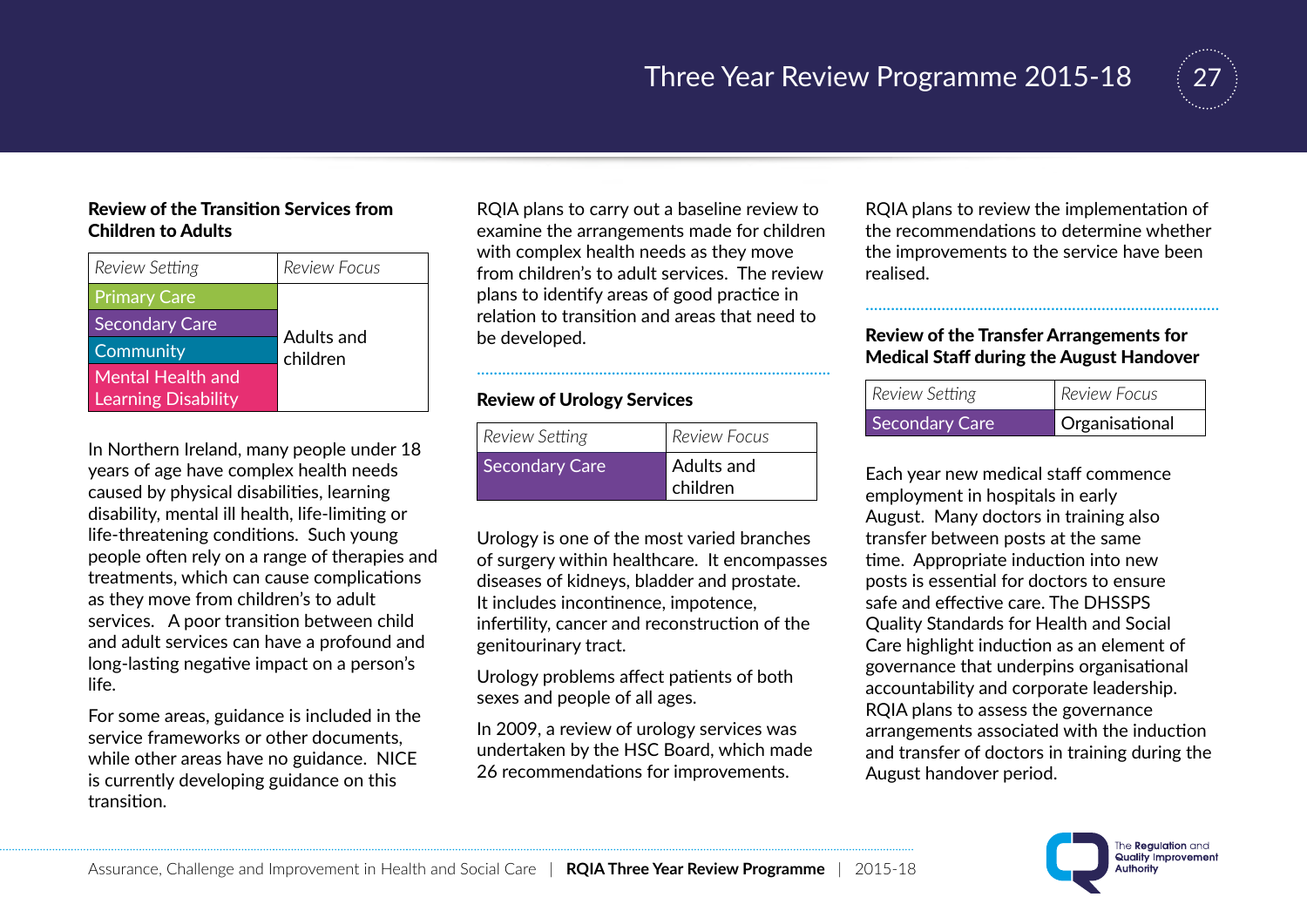#### Review of Perinatal Mental Health Services

| <b>Review Setting</b>                           | <b>Review Focus</b> |
|-------------------------------------------------|---------------------|
| <b>Primary Care</b>                             |                     |
| <b>Secondary Care</b>                           |                     |
| Community                                       | Women               |
| Mental Health and<br><b>Learning Disability</b> |                     |

Perinatal mental health services are concerned with the prevention, detection and management of mental health problems that can occur during pregnancy and the year after birth. During this period, women can be affected by a range of mental health problems including anxiety, depression and postnatal psychotic disorders.

Perinatal mental health problems affect at least 10% of women, and if untreated can have a devastating impact on mother, her partner and family. The illnesses may affect parenting behaviour, which in turn may impact on the infants' mental health.

Research suggests that in many areas perinatal mental health goes unrecognised, undiagnosed and untreated.

In 2007, NICE published a clinical guideline in relation to the management, care and treatment of people with perinatal mental health problems. RQIA plans to review the care of patients with perinatal mental health problems against this guideline. The review will also include an assessment of HSC trusts' processes for implementation of the NICE guidelines.

....................................................................................

#### Review of Postnatal Care in the Community

| Review Setting | <b>Review Focus</b> |
|----------------|---------------------|
| Primary Care   | Adults and          |
| Community      | children            |

The postnatal period begins with the birth of the baby and continues in hospital and then through transfer to the community.

Responsibility for postnatal care following transfer from hospital lies with the primary healthcare team. This includes community midwives, general practitioners and health visitors. Community midwives provide the initial care in the mother's home during the first 10 days after birth. The health visitor normally becomes involved in the care between day 10 and day 14.

In 2010, the DHSSPS published Healthy Child, Healthy Future - A Framework for the Universal Child Health Promotion Programme in Northern Ireland. This framework outlined the expected service that should be provided for women during pregnancy and children until the age of 19.

This framework supplements the NICE guidelines, which set out the routine postnatal care of women and babies in the first six to eight weeks of birth.

RQIA plans to review the standard of postnatal care provided in the early weeks after discharge from hospital, against the framework and the NICE guidelines.

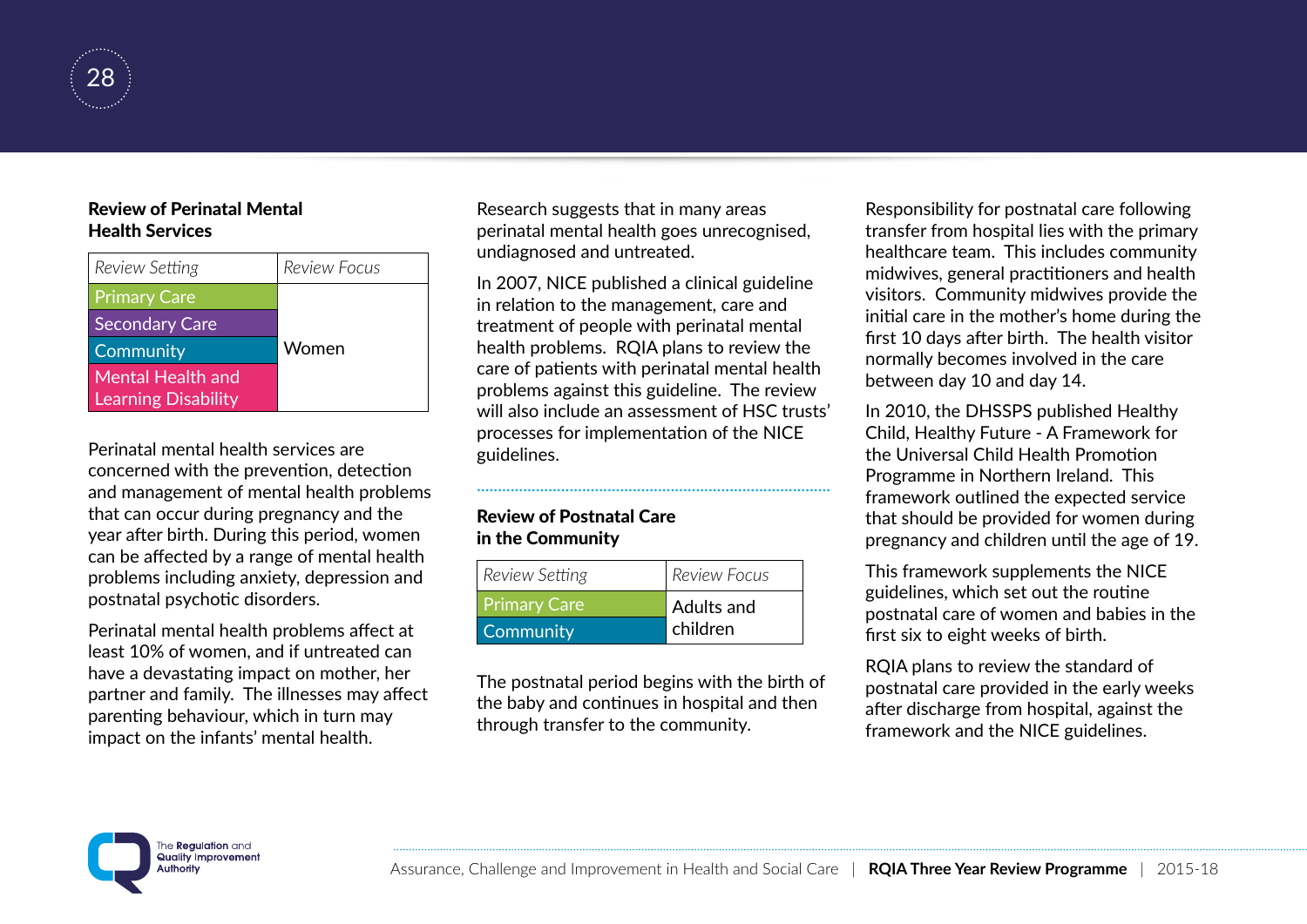## 5. Conclusion



#### 5.1 Management of the Programme

The review programme is managed by RQIA's Review Programme Steering Group, through a process whereby the benefits from each review are realised, to ensure the outcomes are delivered in line with RQIA's Corporate Strategy 2015-18.

A project management approach is adopted for each review and a range of tested methodologies applied to ensure the reviews focus on the central issues, involve key stakeholders and take advantage of opportunities to work in partnership with other regulatory bodies or organisations that represent particular interests.

Our reviews are carried out by teams of independent assessors, most of whom are either experienced practitioners or experts by experience, as well as lay reviewers who have experience and/or interest in a particular service area.

While delivering this challenging programme, we continue to examine our methods of review and make sure that we build upon the learning from previous experience.

#### 5.2 Improving the Patient and Client **Experience**

In November 2008, DHSSPS launched new standards to promote patient and client dignity.

Improving the Patient and Client Experience is a set of standards defining what patients should expect from health and social care staff. The standards are designed to ensure that patients receive care and treatment from staff, whether clinical or non-clinical, who carry out their job in a considerate, caring and professional manner.

RQIA is committed to ensuring that user engagement is an essential element throughout the review programme. Where appropriate, each review employs a variety of methods to capture the views of service users and their carers. RQIA builds patient and client experience in as a formal component of reviews throughout the three year programme, where this is appropriate.

#### 5.3 Other Considerations

It is important to note that RQIA has, in the past, been commissioned by the DHSSPS to carry out specific reviews in response to emerging events. It is anticipated that the organisation will be commissioned to undertake further reviews of this nature. If this occurs, the review programme is re-examined to determine the impact upon the remainder of the programme.

Flexibility underpins the programme, ensuring that there is capacity to respond to emerging issues. RQIA keeps the planned programme under review on a continual basis.

RQIA is also committed to working in partnership with other regulators, and with organisations that represent the views of service users, including the Patient and Client Council.

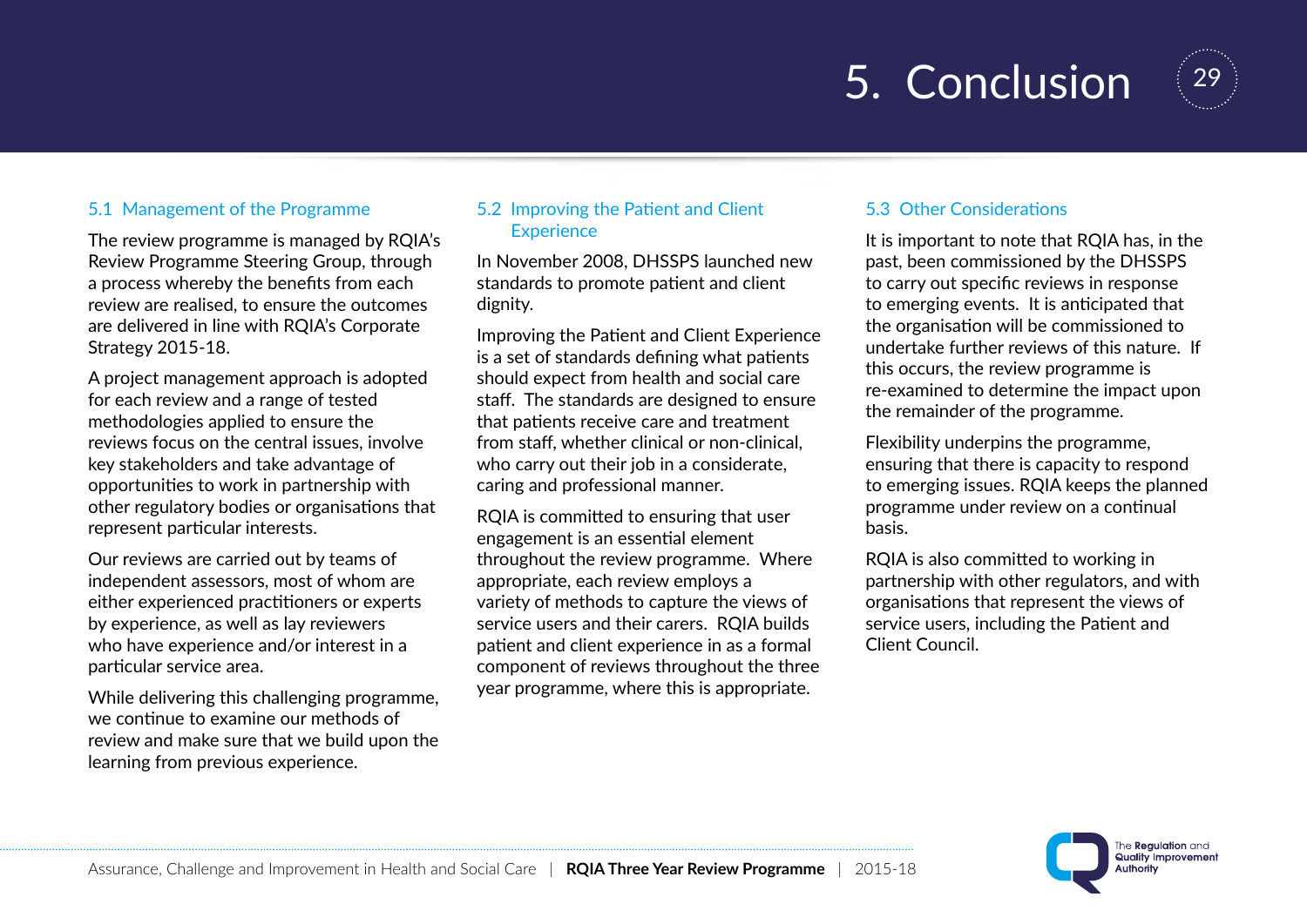

## Appendix A - RQIA Reviews 2005 to 2015

| $2005 - 2009$                                                                                                                                                       | <b>Published</b>  |
|---------------------------------------------------------------------------------------------------------------------------------------------------------------------|-------------------|
| Review of the Lessons Arising from the Death of Mrs Janine Murtagh                                                                                                  | October 2005      |
| RQIA Governance Review of the Northern Ireland Breast Screening Programme                                                                                           | <b>March 2006</b> |
| Cherry Lodge Children's Home: Independent Review into Safe and Effective Respite Care for Children and Young People<br>with Disabilities                            | September 2007    |
| Review of Clinical and Social Care Governance Arrangements in Health and Personal Social Services Organisations in<br>Northern Ireland                              | February 2008     |
| Review of Assessment and Management of Risk in Adult Mental Health Services in Health and Social Care Trusts in<br>Northern Ireland                                 | <b>March 2008</b> |
| Reducing the Risk of Hyponatraemia When Administering Intravenous Infusions to Children                                                                             | April 2008        |
| Clostridium Difficile - RQIA Independent Review, Protecting Patients - Reducing Risks                                                                               | <b>June 2008</b>  |
| Review of the Outbreak of Clostridium Difficile in the Northern Health and Social Care Trust                                                                        | August 2008       |
| Review of General Practitioner Appraisal Arrangements in Northern Ireland                                                                                           | September 2008    |
| Review of Consultant Medical Appraisal Across Health and Social Care Trusts                                                                                         | September 2008    |
| Review of Actions Taken on Recommendations From a Critical Incident Review Within Maternity Services, Altnagelvin<br>Hospital, Western Health and Social Care Trust | October 2008      |

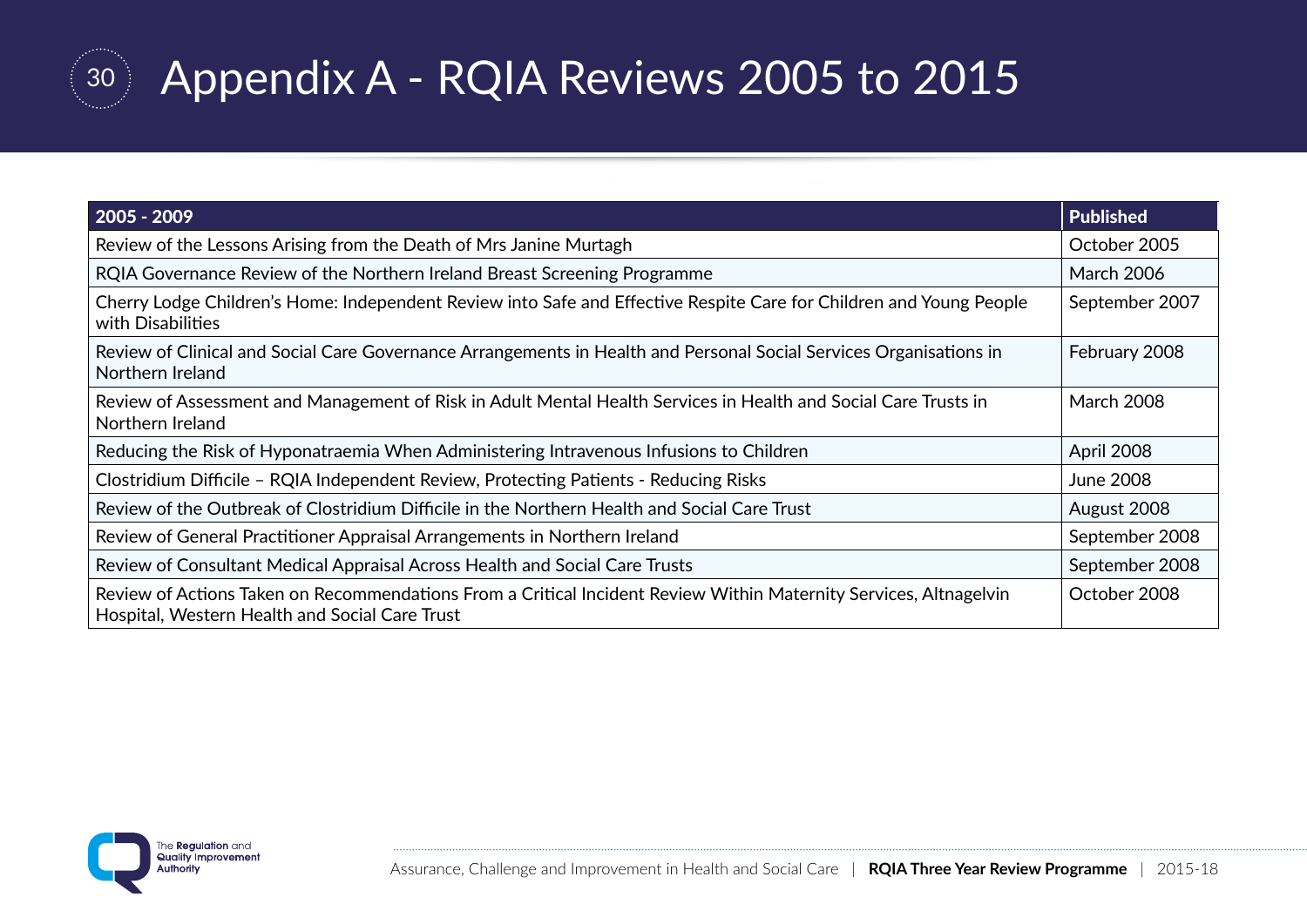| $2009 - 2012$                                                                                                                                           | <b>Published</b>  |
|---------------------------------------------------------------------------------------------------------------------------------------------------------|-------------------|
| Review of Intravenous Sedation in General Dental Practice                                                                                               | May 2009          |
| <b>Blood Safety Review</b>                                                                                                                              |                   |
| Review of Intrapartum Care                                                                                                                              | May 2010          |
| Follow-Up Review: Reducing the Risk of Hyponatraemia When Administering Intravenous Infusions to Children                                               | <b>July 2010</b>  |
| Review of General Practitioner Out-of-Hours Services                                                                                                    | September 2010    |
| RQIA Independent Review of the McDermott Brothers' Case                                                                                                 | November 2010     |
| Review of Health and Social Care Trust Readiness for Medical Revalidation                                                                               | December 2010     |
| Follow-Up Review of Intravenous Sedation in General Dental Practice                                                                                     | December 2010     |
| Clinical and Social Care Governance Review of the Northern Ireland Ambulance Service Trust                                                              | February 2011     |
| RQIA Independent Review of Child and Adolescent Mental Health Services (CAMHS) in Northern Ireland                                                      | February 2011     |
| A Report on the Inspection of the Care Pathways of a Select Group of Young People who Met the Criteria for Secure<br>Accommodation in Northern Ireland  | <b>March 2011</b> |
| An Independent Review of Reporting Arrangements for Radiological Investigations                                                                         | <b>March 2011</b> |
| Review of Child Protection Arrangements in Northern Ireland                                                                                             | <b>July 2011</b>  |
| RQIA's Overview Inspection Report on Young People Placed in Leaving Care Projects and Health and Social Care Trusts' 16<br><b>Plus Transition Teams</b> | August 2011       |
| <b>Review of Sensory Support Services</b>                                                                                                               | September 2011    |
| Care Management in respect of Implementation of the Northern Ireland Single Assessment Tool (NISAT)                                                     | October 2011      |
| Revalidation in Primary Care Services                                                                                                                   | December 2011     |
| Review of the Implementation of the Protocol for the Joint Investigation of Alleged and Suspected Cases of Abuse of<br><b>Vulnerable Adults</b>         | February 2012     |



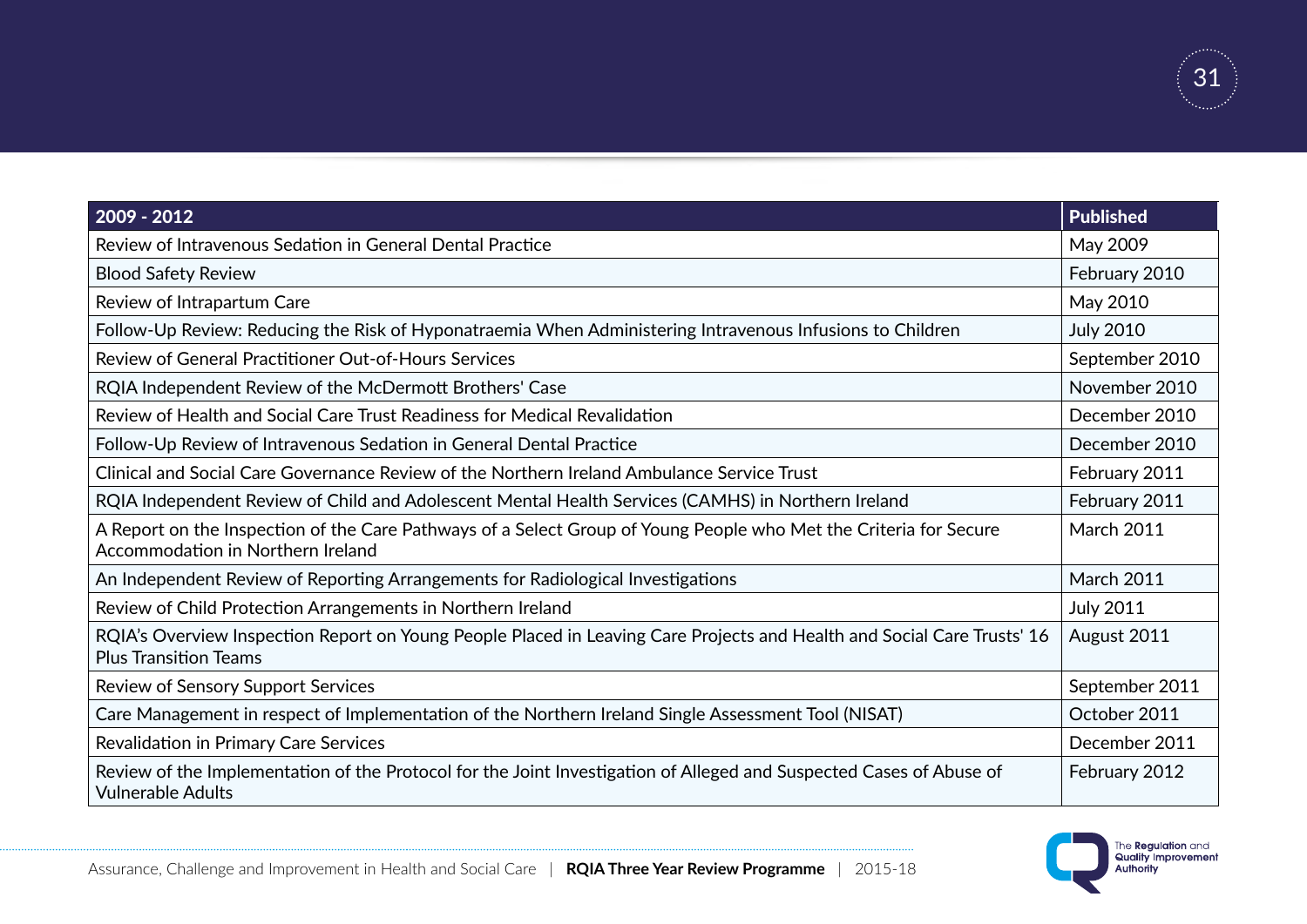| $2012 - 2015$                                                                                                                                                                     | <b>Published</b>  |
|-----------------------------------------------------------------------------------------------------------------------------------------------------------------------------------|-------------------|
| RQIA Independent Review of Pseudomonas - Interim Report                                                                                                                           | <b>March 2012</b> |
| RQIA Independent Review of Pseudomonas - Final Report                                                                                                                             |                   |
| Mixed Gender Accommodation in Hospitals                                                                                                                                           |                   |
| Independent Review of the Western Health and Social Care Trust Safeguarding Arrangements for Ralphs Close Residential<br><b>Care Home</b>                                         | October 2012      |
| Review of the Implementation of Promoting Quality Care (PQC) Good Practice Guidance on the Assessment and<br>Management of Risk in Mental Health and Learning Disability Services | October 2012      |
| Review of the Northern Ireland Single Assessment Tool - Stage Two                                                                                                                 | November 2012     |
| Review of the Implementation of the Cardiovascular Disease Service Framework                                                                                                      | November 2012     |
| RQIA Baseline Assessment of the Care of Children Under 18 Admitted to Adult Wards In Northern Ireland                                                                             | December 2012     |
| Safeguarding of Children and Vulnerable Adults in Mental Health and Learning Disability Hospitals in Northern Ireland,<br>Overview Report                                         | February 2013     |
| Independent Review of the Governance Arrangements of the Northern Ireland Guardian Ad Litem Agency                                                                                | <b>March 2013</b> |
| Independent Review of the Management of Controlled Drug Use in Trust Hospitals                                                                                                    | June 2013         |
| Review of Acute Hospitals at Night and Weekends                                                                                                                                   | <b>July 2013</b>  |
| National Institute for Health and Care Excellence Guidance: Baseline Review of the Implementation Process in Health and<br><b>Social Care Organisations</b>                       | <b>July 2013</b>  |
| A Baseline Assessment and Review of Community Services for Adults with a Learning Disability                                                                                      | August 2013       |
| Review of Specialist Sexual Health Services in Northern Ireland                                                                                                                   | October 2013      |
| <b>Review of Statutory Fostering Services</b>                                                                                                                                     | December 2013     |
| <b>Respiratory Service Framework</b>                                                                                                                                              | March 2014        |
| Review of the Implementation of NICE Clinical Guideline 42: Dementia                                                                                                              | June 2014         |
| Overview of Service Users' Finances in Residential Settings                                                                                                                       | June 2014         |
| Review of Effective Management of Practice in Theatre Settings across Northern Ireland                                                                                            | <b>June 2014</b>  |

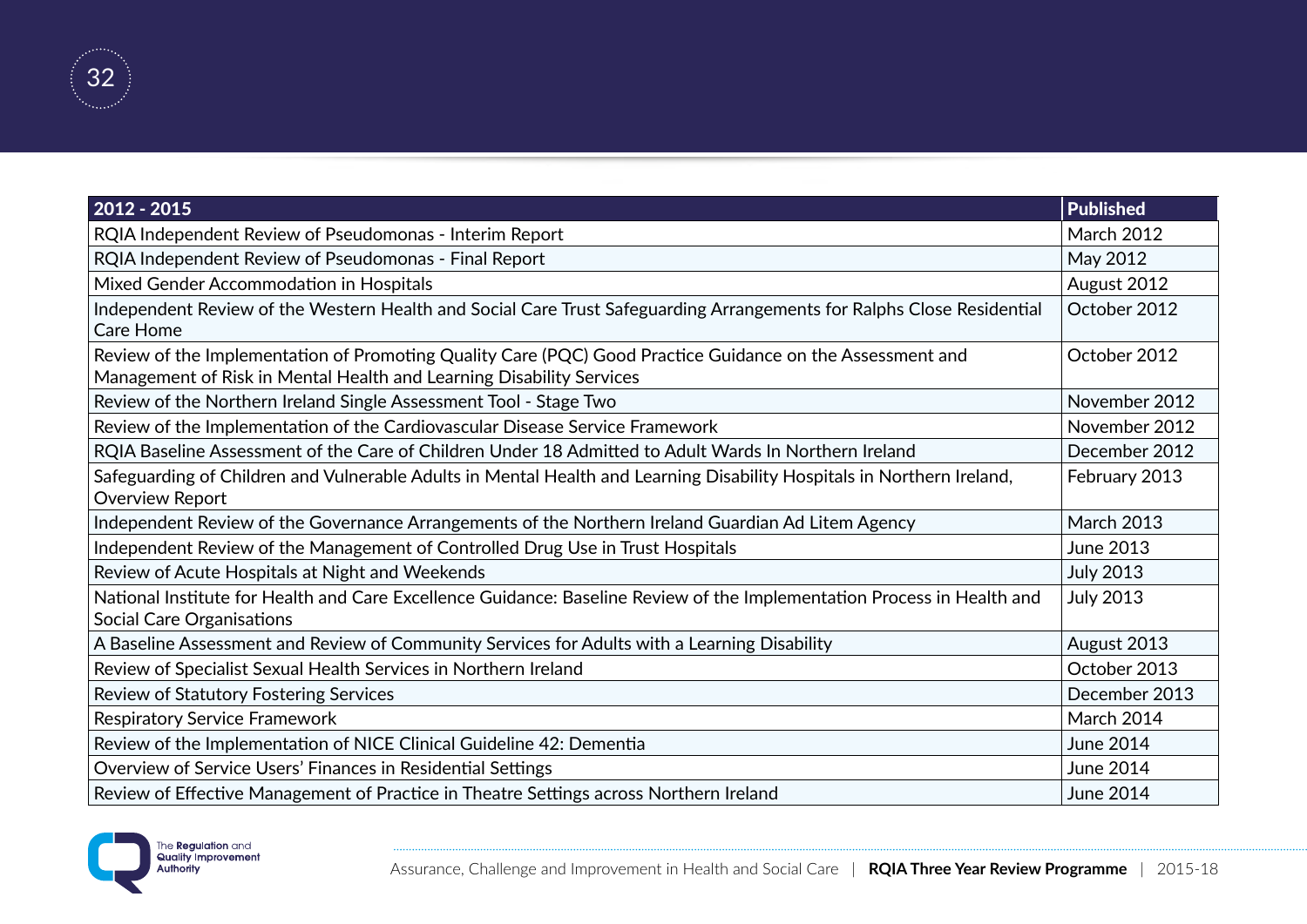

| Independent Review of Arrangements for Management and Coordination of Unscheduled Care in the Belfast Health and                       |                                              |  |
|----------------------------------------------------------------------------------------------------------------------------------------|----------------------------------------------|--|
| Social Care Trust and Related Regional Considerations                                                                                  |                                              |  |
| Review of the Actions Taken in Relation to Concerns Raised about the Care Delivered at Cherry Tree House                               | <b>July 2014</b>                             |  |
| Review of Actions Taken in Response to the Health and Social Care Board Report Respite Support (December 2010) and of                  | August 2014                                  |  |
| the Development of Future Respite Care/Short Break Provision in Northern Ireland                                                       |                                              |  |
| Child Sexual Exploitation in Northern Ireland - Report of the Independent Inquiry                                                      | November 2014                                |  |
| Discharge Arrangements from Acute Hospital                                                                                             | November 2014                                |  |
| Review of the Implementation of the Dental Hospital Inquiry Action Plan 2011                                                           | December 2014                                |  |
| Review of Stroke Services in Northern Ireland                                                                                          | December 2014                                |  |
| Review of the Implementation of GAIN Guidelines on Caring for People with a Learning Disability in General Hospital<br><b>Settings</b> | December 2014                                |  |
| Access to Services by Disadvantaged Groups (Scoping Paper)                                                                             | December 2014                                |  |
| Care of Older People in Acute Hospital Wards                                                                                           | <b>March 2015</b>                            |  |
| RQIA Quality Assurance of the Review of Handling of all Serious Adverse Incidents Reported between January 2009 and<br>December 2013.  |                                              |  |
| Review of the Diabetic Retinopathy Screening Programme                                                                                 |                                              |  |
| <b>Risk Assessment: Addiction Services</b>                                                                                             |                                              |  |
| <b>Eating Disorder Services</b>                                                                                                        | In progress<br>at the time of<br>publication |  |
| Review of Community Respiratory Services                                                                                               |                                              |  |
| Medicines Optimisation in Primary Care                                                                                                 |                                              |  |
| Provision of Services for People with an Acquired Brain Injury                                                                         |                                              |  |
| <b>Palliative Care Services</b>                                                                                                        |                                              |  |
| Governance Arrangements in Health and Social Care Organisations (including Professional Revalidation)                                  |                                              |  |